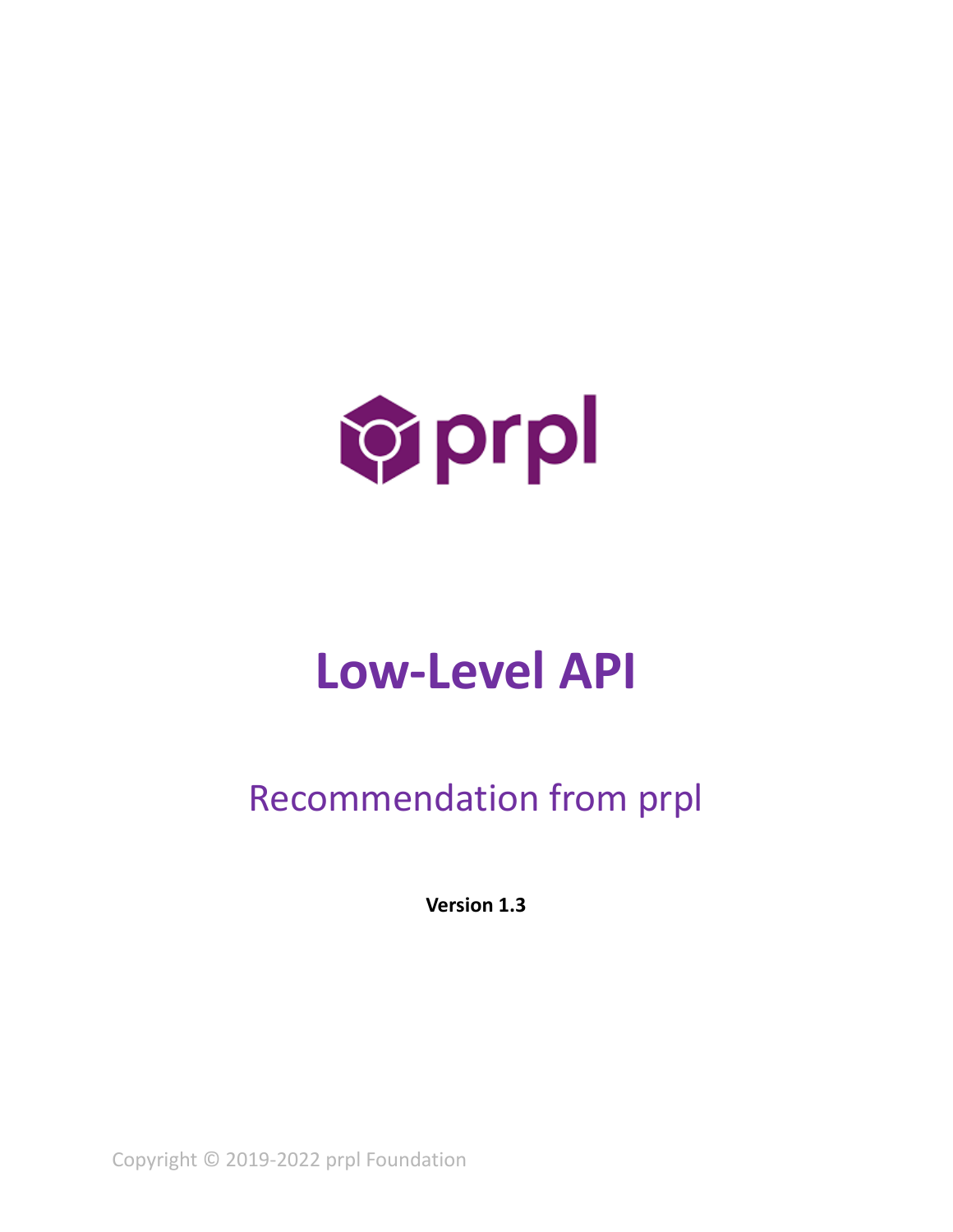# Revision History

| <b>Version</b> | <b>Date</b> | <b>Author</b>                                                       | <b>Description</b>                                                                                                                                                    |  |
|----------------|-------------|---------------------------------------------------------------------|-----------------------------------------------------------------------------------------------------------------------------------------------------------------------|--|
| 0.5            | 2019.10.20  | John Crispin (prpl) &<br><b>Wouter Cloetens (Liberty</b><br>Global) | v1 APIs                                                                                                                                                               |  |
| 0.6            | 2019.10.28  | Mirko Lindner (SmartRG)                                             | Surrounding texts                                                                                                                                                     |  |
| 1.0            | 2019-11-24  | David Barr (Intel)                                                  | Approved text by the Prpl<br><b>Technical Steering Committee</b>                                                                                                      |  |
| 1.1            | 2020-01-29  | <b>Wouter Cloetens</b><br>(Deutsche Telekom)                        | Cosmetic changes and addition of<br>the 2017 approved WLAN API<br>text. Fixed switchdev link.                                                                         |  |
| 1.2            | 2020-05-05  | <b>Wouter Cloetens</b><br>(Deutsche Telekom)                        | Wireless: updated kernel<br>documentation link.<br>Appendix 1: updated<br>linux-wireless document link.                                                               |  |
| 1.3            | 2022-02-14  | <b>Wouter Cloetens</b><br>(Deutsche Telekom)                        | Updated kernel documentation<br>links.<br>Removed John Crispin from<br>contact list.<br>Reorganised by sections.<br>Replaced button<br>recommendation with gpio-keys. |  |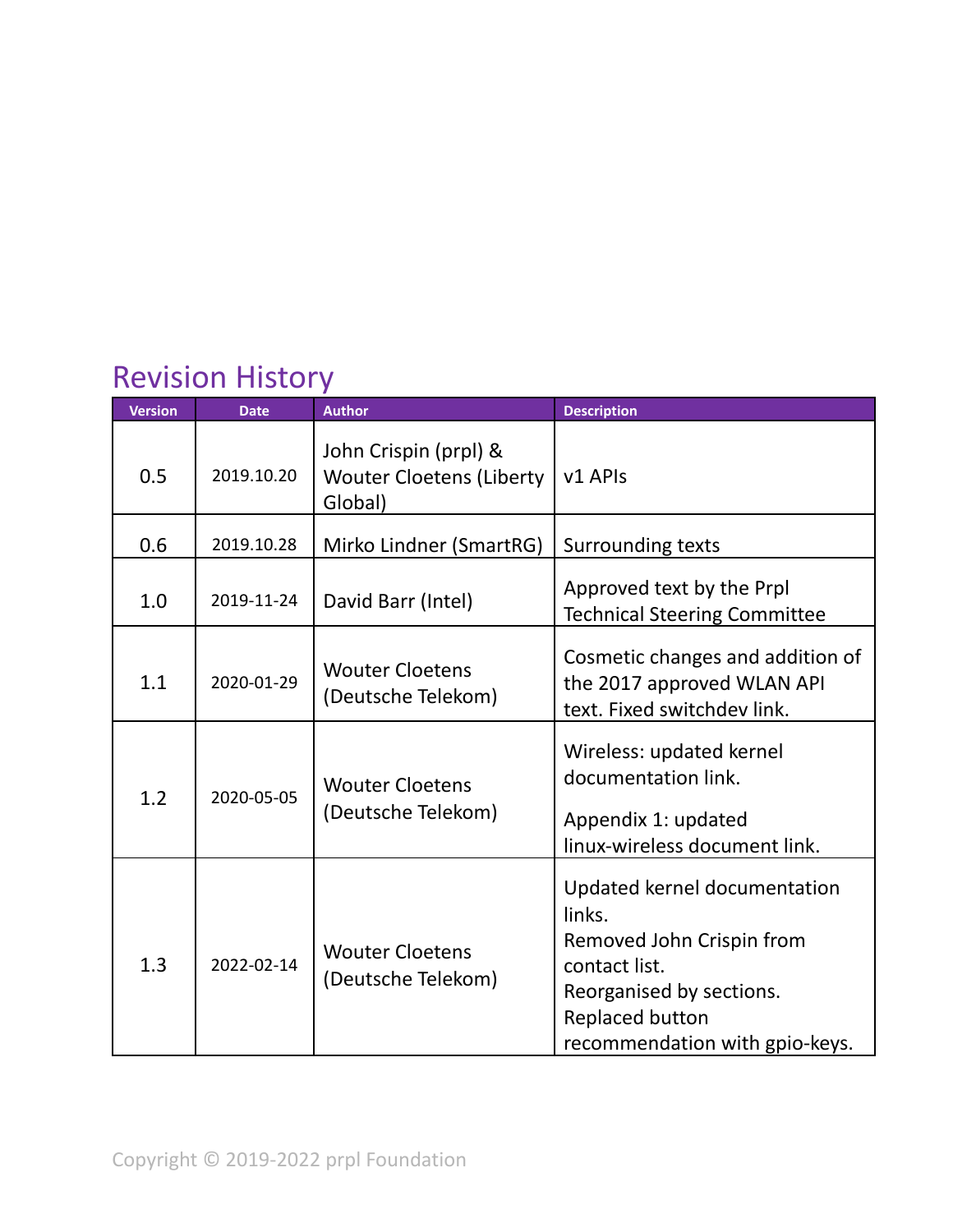|  | RFS/XPS: marked as optional.<br>Elaborated on Ethernet modeling,<br>added ethtool. Deprecated swdev.                                         |
|--|----------------------------------------------------------------------------------------------------------------------------------------------|
|  | Added eMMC.                                                                                                                                  |
|  | Replaced "Features not part of<br>LLAPI" with "Features under<br>review."<br>Added ePON to the list of<br>currently out of scope interfaces. |
|  | Rewrote packet offload, adding<br>IPsec, and QoS sections.                                                                                   |
|  | Added copyright preamble<br>section.                                                                                                         |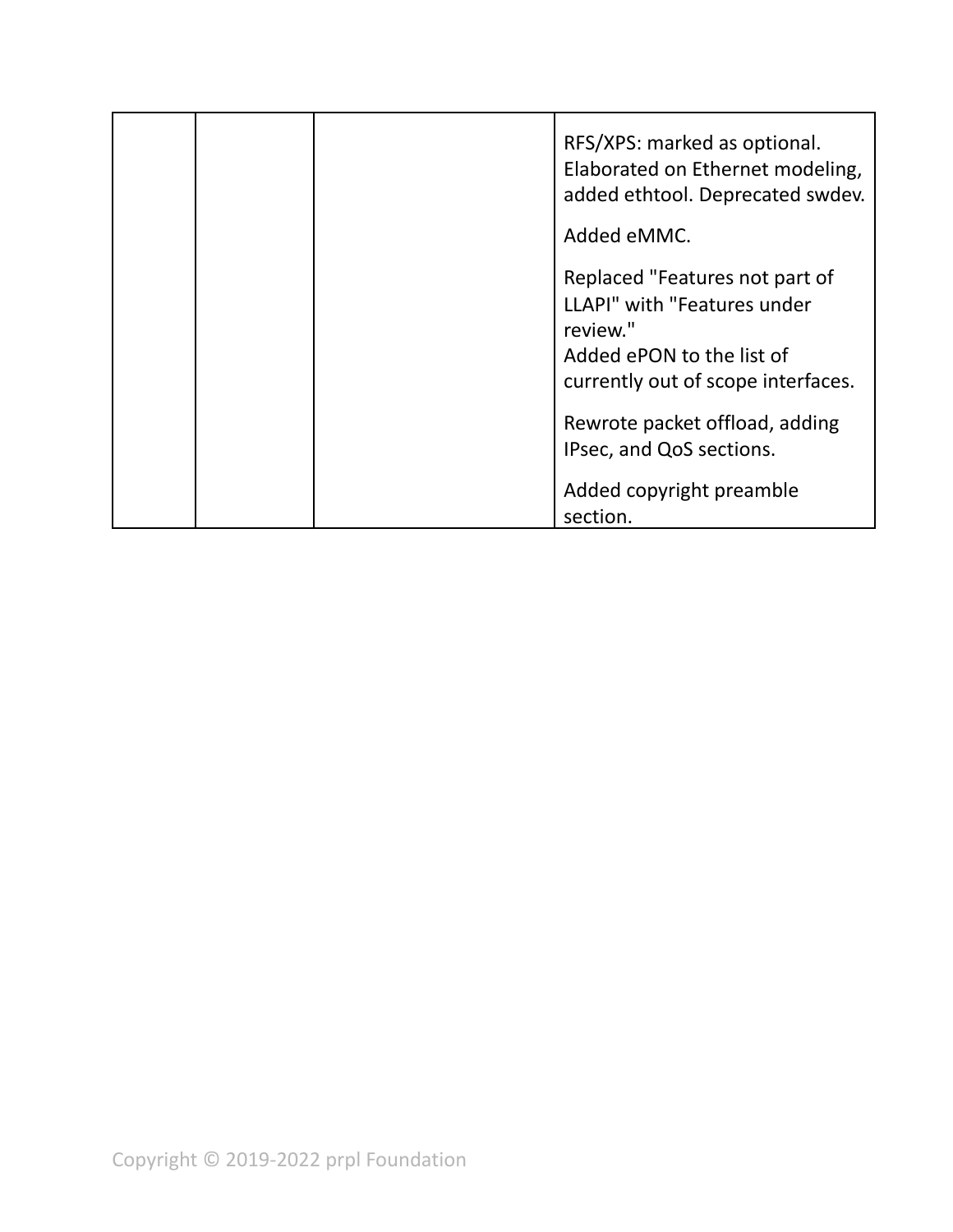# **Content**

| IMPORTANT NOTICES, IPR STATEMENT, DISCLAIMER AND COPYRIGHT       | $\overline{\mathbf{z}}$ |
|------------------------------------------------------------------|-------------------------|
| <b>1.1 ABOUT PRPL</b>                                            | $\overline{\mathbf{z}}$ |
| 1.2 THIS MAY NOT BE THE LATEST VERSION OF THIS PRPL DOCUMENT     | $\overline{z}$          |
| <b>1.3 THERE IS NO WARRANTY PROVIDED WITH THIS PRPL DOCUMENT</b> | $\overline{z}$          |
| <b>1.4 EXCLUSION OF LIABILITY</b>                                | $\overline{z}$          |
| 1.5 THIS PRPL DOCUMENT IS NOT BINDING ON PRPL NOR ITS MEMBER     |                         |
| <b>COMPANIES</b>                                                 | 8                       |
| <b>1.6 INTELLECTUAL PROPERTY RIGHTS</b>                          | 8                       |
| <b>1.7 COPYRIGHT PROVISIONS</b>                                  | 8                       |
| 1.7.1 INCORPORATING PRPL DOCUMENTS IN WHOLE OR PART WITHIN       |                         |
| DOCUMENTS RELATED TO COMMERCIAL TENDERS                          | 8                       |
| <b>1.7.2 COPYING THIS PRPL DOCUMENT IN ITS ENTIRETY</b>          | 9                       |
| Introduction                                                     | 10                      |
| Background                                                       | 11                      |
| <b>INTRODUCTION TO THE LOW-LEVEL API</b>                         | 11                      |
| <b>WAY OF WORKING</b>                                            | 12                      |
| <b>PURPOSE OF THIS DOCUMENT</b>                                  | 13                      |
| <b>INTENDED AUDIENCE</b>                                         | 13                      |
| API                                                              | 14                      |
| <b>PERIPHERAL INTERFACES</b>                                     | 14                      |
| <b>GPIO</b>                                                      | 14                      |
| <b>BUTTON</b>                                                    | 14                      |
| PWM                                                              | 15                      |
| <b>LED</b>                                                       | 15                      |
| 12C                                                              | 16                      |
| <b>SPI</b>                                                       | 16                      |
| <b>SENSORS</b>                                                   | 17                      |
| <b>CPU</b>                                                       | 18                      |
| <b>FREQUENCY AND VOLTAGE SCALING</b>                             | 18                      |
| <b>CPU IDLE</b>                                                  | 18                      |
|                                                                  |                         |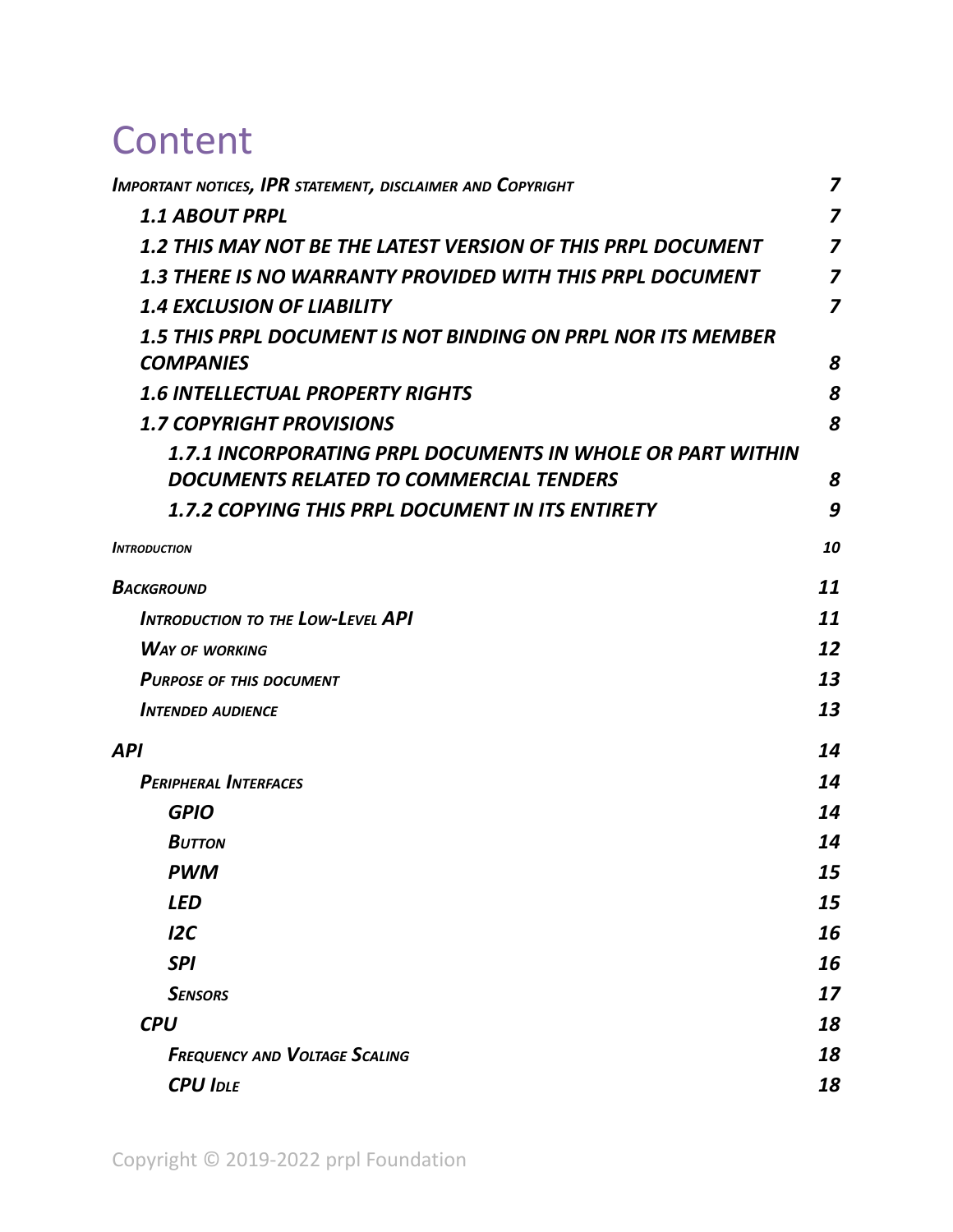| <b>CPU COOLING</b>                                     | 19 |
|--------------------------------------------------------|----|
| <b>GENERIC THERMAL FRAMEWORK</b>                       | 19 |
| <b>PACKET OFFLOAD</b>                                  | 20 |
| <b>FUNCTIONAL REQUIREMENTS:</b>                        | 20 |
| PHASE 1: CORRECT INTERACTION WITH LINUX                | 21 |
| PHASE 2: STANDARDISED USER SPACE AND KERNEL INTERFACES | 21 |
| PHASE 3: FLOWTABLE OFFLOAD                             | 22 |
| <b>RFS/XPS</b>                                         | 22 |
| <b>IPSEC OFFLOAD</b>                                   | 23 |
| QoS                                                    | 24 |
| <b>PHASE 1: PROPRIETARY API</b>                        | 24 |
| PHASE 2: LINUX TC                                      | 24 |
| <b>PHASE 3: INTEGRATION IN FLOWTABLE</b>               | 25 |
| <b>WIRELESS LAN</b>                                    | 26 |
| <b>ETHERNET</b>                                        | 27 |
| <b>ETHERNET PHY</b>                                    | 27 |
| DSA/SWITCHDEV                                          | 27 |
| <b>MULTICAST</b>                                       | 29 |
| <b>MDB/MCAST</b>                                       | 29 |
| <b>CRYPTOGRAPHY</b>                                    | 30 |
| <b>HARDWARE CRYPTOGRAPHY</b>                           | 30 |
| <b>HARDWARE RNG</b>                                    | 30 |
| <b>STORAGE</b>                                         | 31 |
| <b>MTD</b>                                             | 31 |
| MMC/SD/SDIO                                            | 31 |
| <b>LINUX CONTAINERS</b>                                | 32 |
| <b>CONTAINER PRIVILEGED</b>                            | 32 |
| <b>CONTAINER UNPRIVILEGED</b>                          | 32 |
| <b>FEATURES UNDER REVIEW</b>                           | 33 |
| <b>CONTACTS</b>                                        | 33 |
| APPENDIX 1: WLAN API                                   | 34 |
| <b>RECOMMENDATIONS</b>                                 | 34 |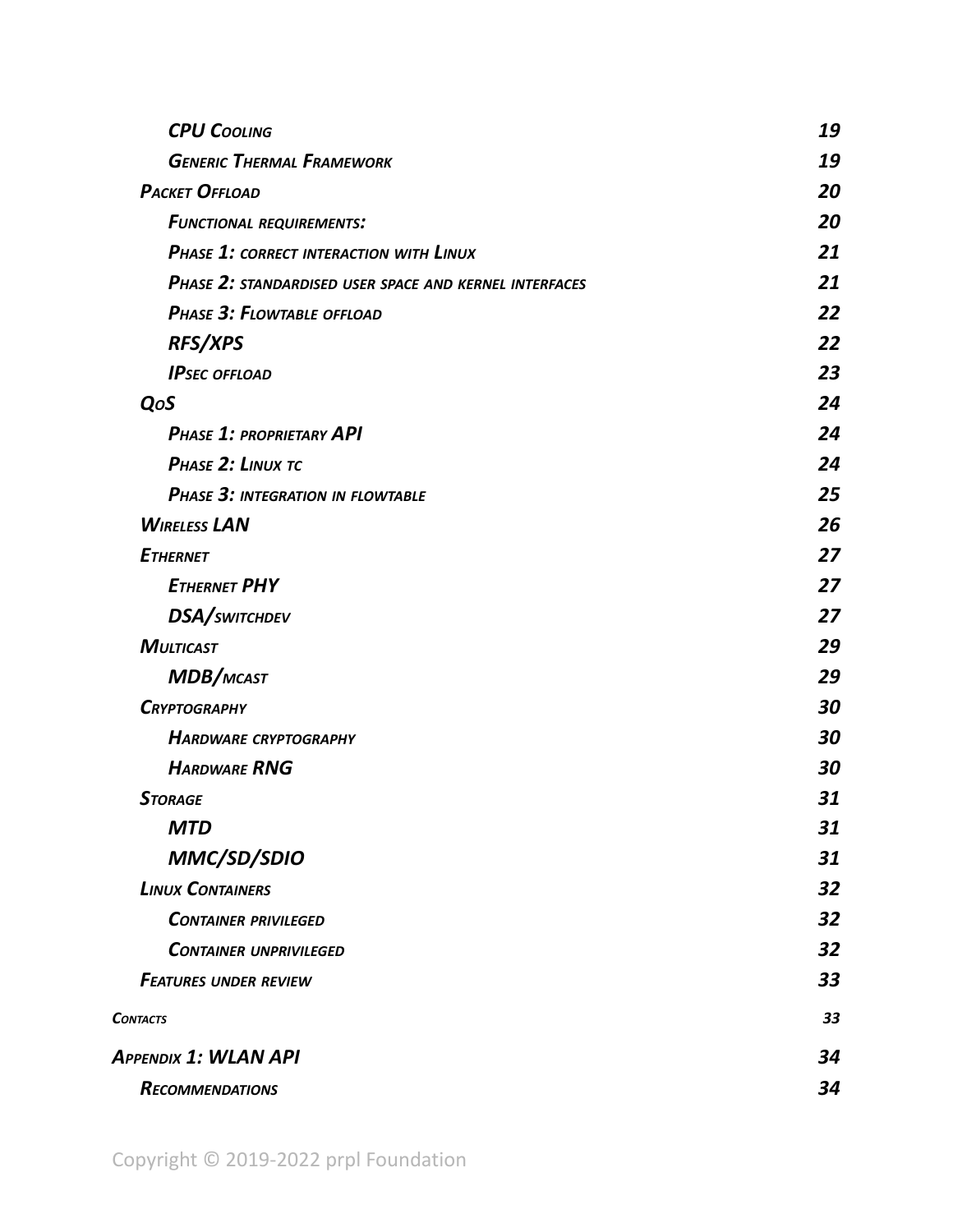| <b>SCOPE</b>            | 34 |
|-------------------------|----|
| Reasoning               | 34 |
| <b>RECOMMENDED APIS</b> | 35 |
| REFERENCES              | 27 |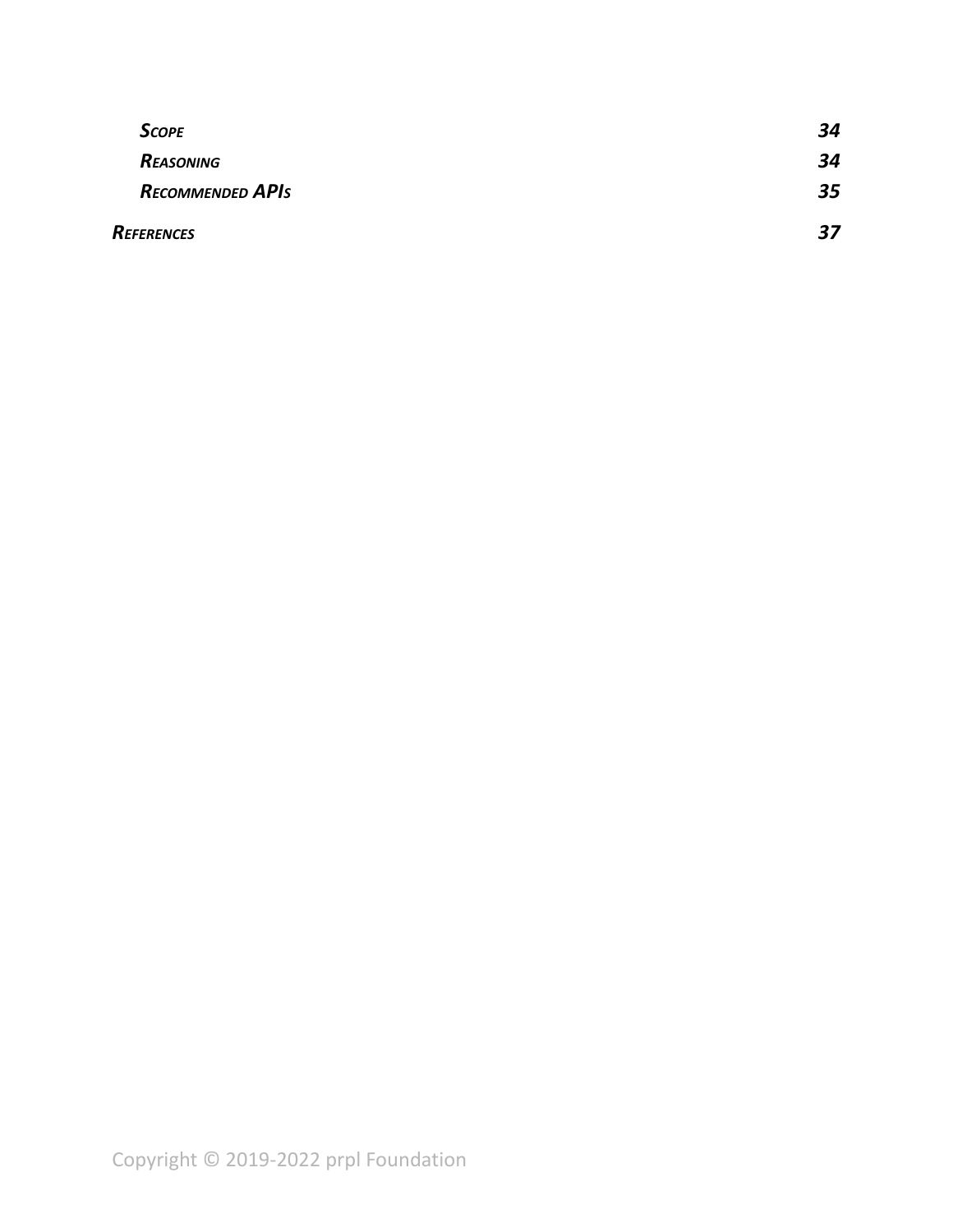# <span id="page-6-0"></span>1. Important notices, IPR statement, disclaimer and Copyright

This chapter contains important information about PRPL and this document (hereinafter 'This PRPL Document').

#### <span id="page-6-1"></span>1.1 ABOUT PRPL

The prpl Foundation (PRPL) is a not-for-profit organization which publishes documents including, but not limited to, Requirements, Specifications, Recommendations, API application programming interfaces, and Test Plans.

#### <span id="page-6-2"></span>1.2 THIS MAY NOT BE THE LATEST VERSION OF THIS PRPL DOCUMENT

This PRPL Document is the output of the Working Groups of the PRPL and its members as of the date of publication. Readers of This PRPL Document should be aware that it can be revised, edited or have its status changed according to the PRPL working procedures.

#### <span id="page-6-3"></span>1.3 THERE IS NO WARRANTY PROVIDED WITH THIS PRPL DOCUMENT

The services, the content and the information in This PRPL Document are provided on an "as is" basis. PRPL, to the fullest extent permitted by law, disclaims all warranties, whether express, implied, statutory or otherwise, including but not limited to the implied warranties of merchantability, non-infringement of third-parties rights and fitness for a particular purpose. PRPL, its affiliates and licensors make no representations or warranties about the accuracy, completeness, security or timeliness of the content or information provided in the PRPL Document. No information obtained via the PRPL Document shall create any warranty not expressly stated by PRPL in these terms and conditions.

#### <span id="page-6-4"></span>1.4 EXCLUSION OF LIABILITY

Any person holding a copyright in This PRPL Document, or any portion thereof, disclaims to the fullest extent permitted by law (a) any liability (including direct, indirect, special, or consequential damages under any legal theory) arising from or related to the use of or reliance upon This PRPL Document; and (b) any obligation to update or correct this technical report.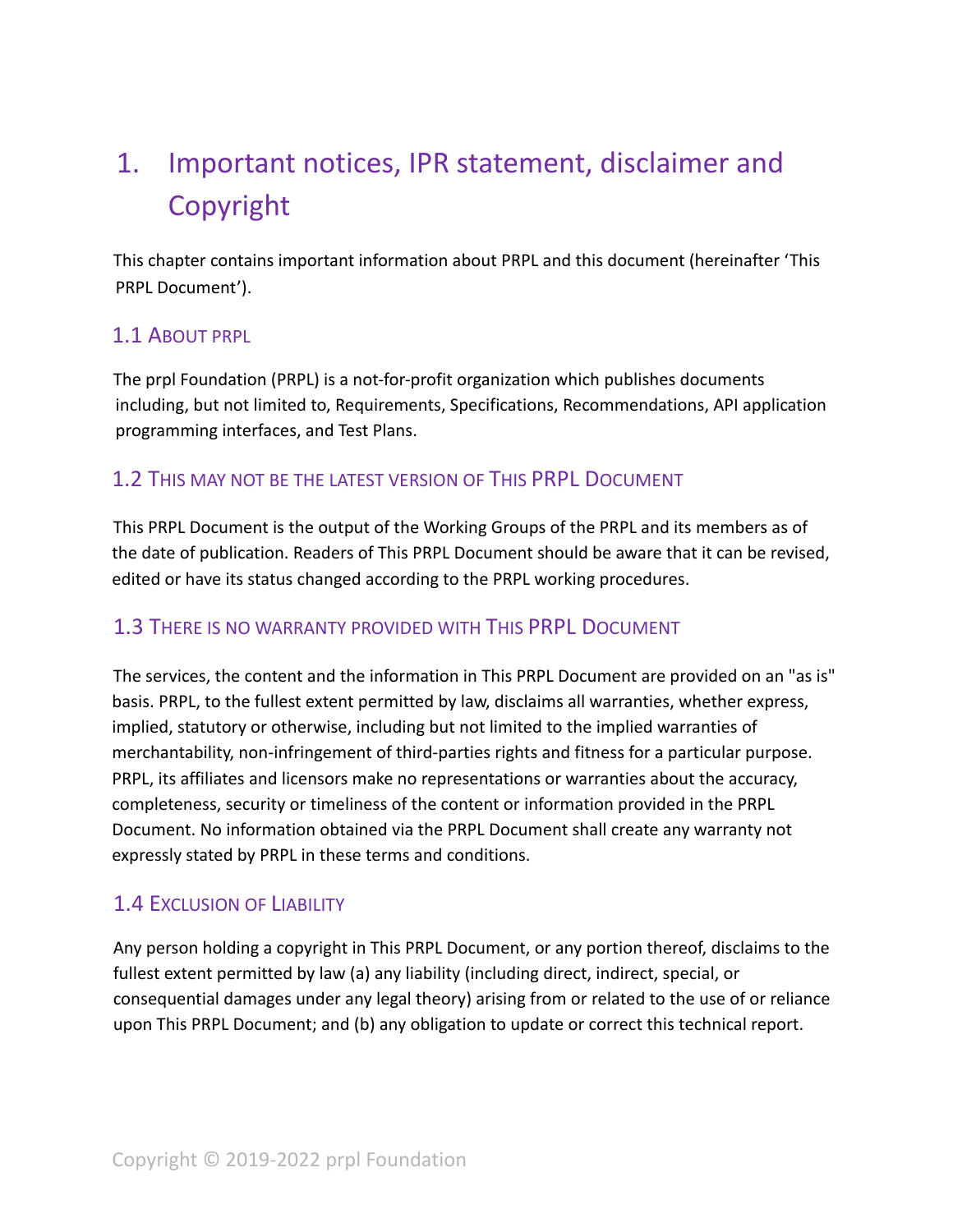#### <span id="page-7-0"></span>1.5 THIS PRPL DOCUMENT IS NOT BINDING ON PRPL NOR ITS MEMBER COMPANIES

This PRPL Document, though formally approved by the PRPL member companies, is not binding in any way upon the PRPL members.

#### <span id="page-7-1"></span>1.6 INTELLECTUAL PROPERTY RIGHTS

Patents essential or potentially essential to the implementation of features described in This PRPL Document may have been declared in conformance to the PRPL IP Policy (available at the PRPL website: [www.prplFoundation.org\)](https://prplfoundation.org/).

#### <span id="page-7-2"></span>1.7 COPYRIGHT PROVISIONS

This PRPL Document is copyrighted by PRPL, and all rights are reserved. The contents of This PRPL Document are protected by the copyrights of PRPL or the copyrights of third-parties that are used by agreement. Trademarks and copyrights mentioned in This PRPL Document are the property of their respective owners. The content of This PRPL Document may only be reproduced, distributed, modified, framed, cached, adapted or linked to, or made available in any form by any means, or incorporated into or used in any information storage and retrieval system, **with the prior written permission of PRPL or the applicable third-party copyright owner**. Such written permission is **not** however required under the conditions specified in Section [1.7.1](#page-7-3) and Section [1.7.2:](#page-8-0)

#### <span id="page-7-3"></span>1.7.1 INCORPORATING PRPL DOCUMENTS IN WHOLE OR PART WITHIN DOCUMENTS RELATED TO COMMERCIAL TENDERS

Any or all section(s) of PRPL Documents may be incorporated into Commercial Tenders (RFP, RFT, RFQ, ITT, etc.) by PRPL and non-PRPL members under the following conditions:

- 1. The PRPL Requirements numbers, where applicable, must not be changed from those within the PRPL Documents;
- 2. A prominent acknowledgement of the PRPL must be provided within the Commercial document identifying any and all PRPL Documents referenced and giving the web address of the PRPL;
- 3. The Commercial Tender must identify which of its section(s) include material taken from PRPL Documents and must identify each PRPL Document used, and the relevant PRPL Section Numbers; and,
- 4. The Commercial Tender must refer to the copyright provisions of PRPL Documents and must state that the sections taken from PRPL Documents are subject to copyright by PRPL and/or applicable third parties.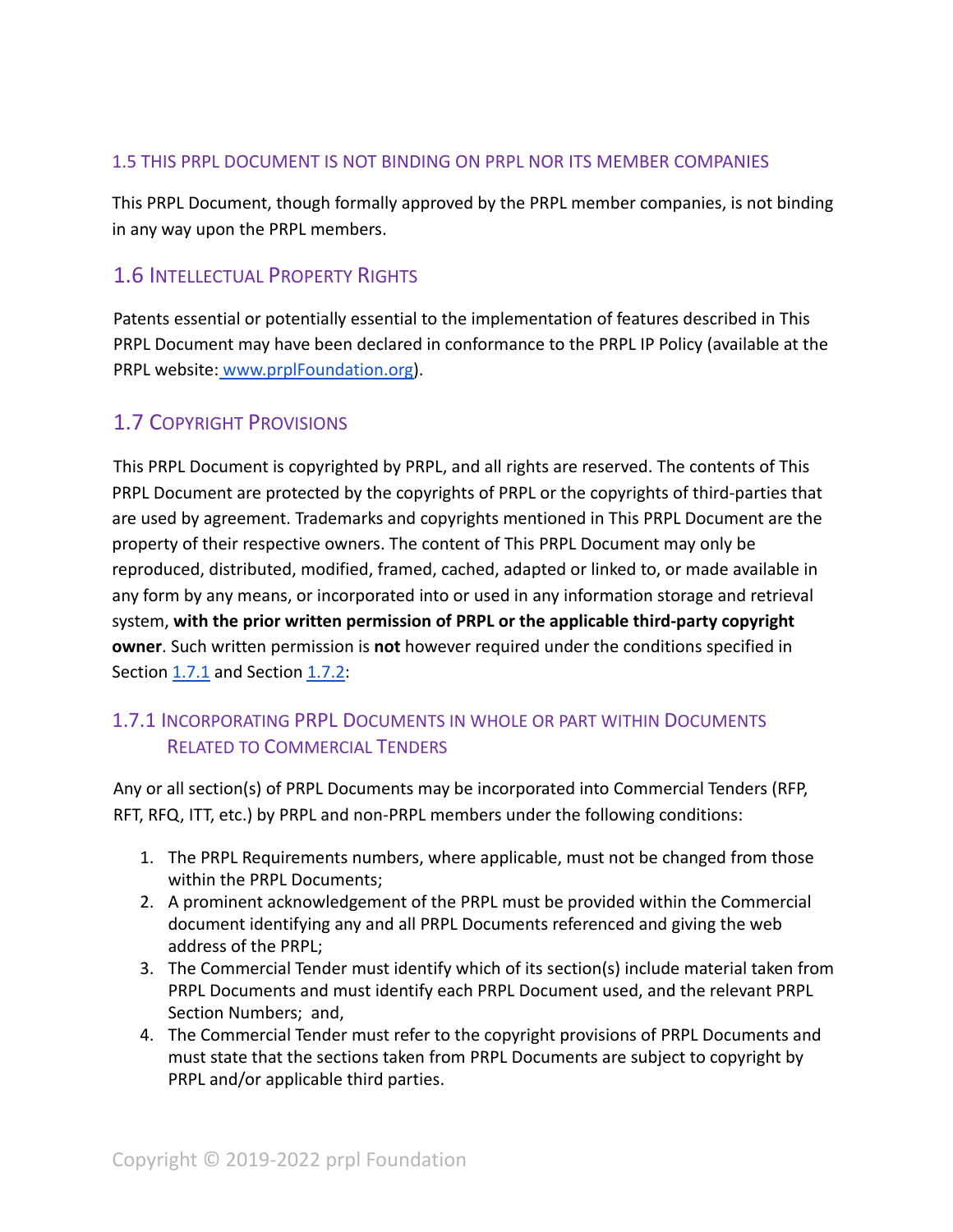#### <span id="page-8-0"></span>1.7.2 COPYING THIS PRPL DOCUMENT IN ITS ENTIRETY

This PRPL Document may be electronically copied, reproduced, distributed, linked to, or made available by other means, or incorporated into or used in any information storage and retrieval system, but **only in its original, unaltered PDF format**, and with its original PRPL title and file name unaltered. It may not be modified without the advanced written permission of the PRPL.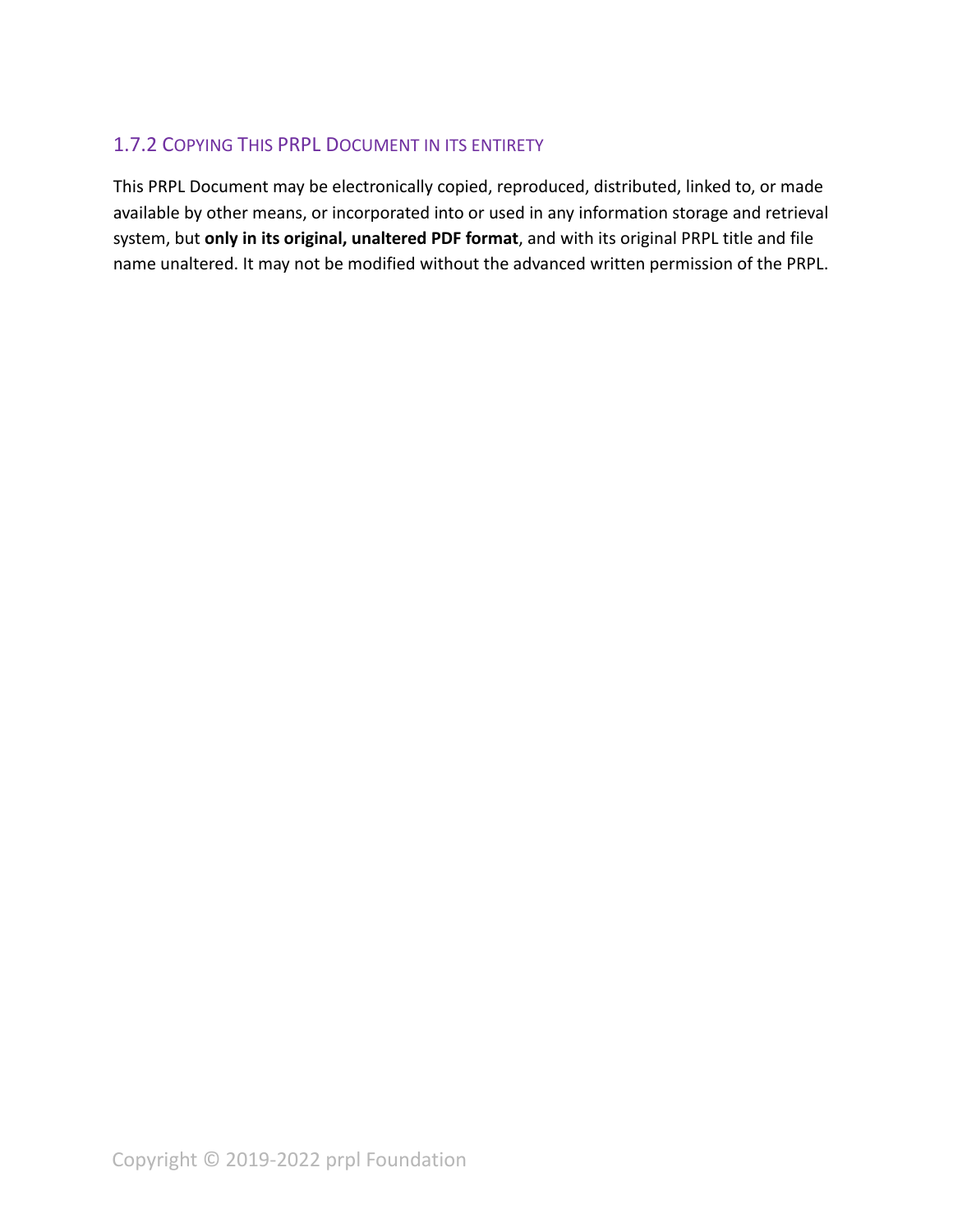# <span id="page-9-0"></span>2. Introduction

This document identifies low-level APIs recommended by prpl to promote harmonization and convergence among SW platforms.

The recommended APIs should be supported by BSPs in order to best leverage the efforts from open-source software communities.

Harmonization and convergence is needed because the current landscape employs disparate abstraction layers from numerous different platform providers.

This proliferation of different abstraction layers has made porting efforts more difficult, harder to maintain, and hence unscalable to large numbers of CPE platforms.

Prpl therefore recommends instead the best practice of relying on standard kernel interfaces, wherever possible.

This recommendation lists those APIs corresponding to various BSP subsystems.

Some of the APIs are already proven and mature, and hence implementable now.

Others remain works-in progress, suitable for prototype development and verification.

While others are forward-looking toward the future.

Thus, prpl expects these recommendations to be updated over time—see [https://prplfoundation.org/documents/.](https://prplfoundation.org/documents/)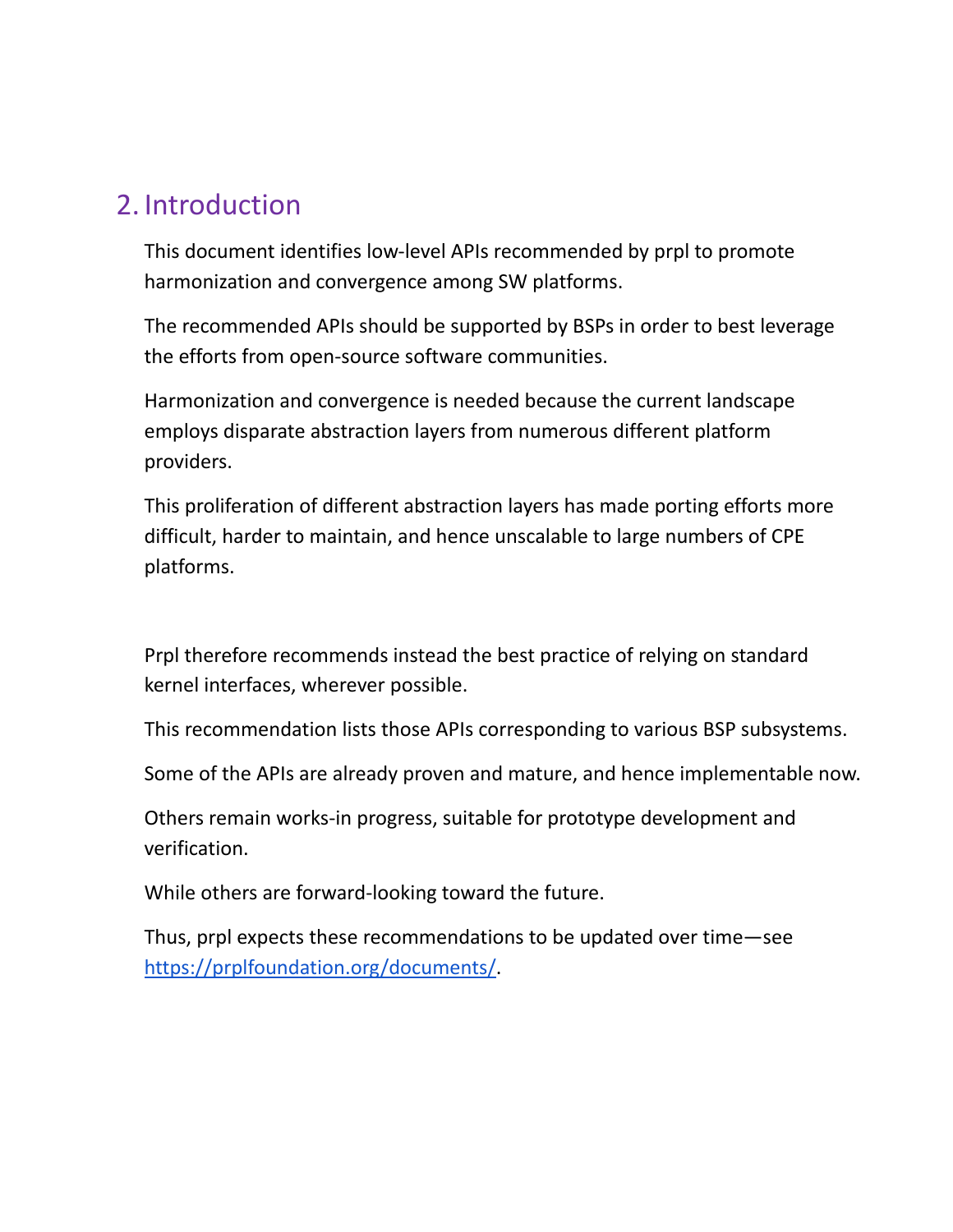# <span id="page-10-0"></span>3. Background

# <span id="page-10-1"></span>Introduction to the Low-Level API

In a world of growing complexity and a need by ISPs to launch new devices at an ever-faster pace, the industry is looking for ways to reduce product development times in an effort to cut time-to-market as much as possible.

Open API efforts such as prpl's High-Level API are designed to drastically reduce the effort and thereby time required to integrate an ISP's services on a new device and software platform.

However, a big driver in time-to-market is the effort to port any software stack to a new chipset, especially if this chipset comes from an SoC vendor the software integrator is unfamiliar with. Integrating new board support packages or SoC SDKs can be a lengthy and difficult process. A miscalculation or unexpected finding can threaten a project's overall success.

Historically, chipset SDKs are almost complete CPE stacks which were designed to help the hardware vendor to launch the product as quickly as possible. With the increase of services and customization required by each ISP, software vendors have begun to replace large parts of the SoC's SDK, some even only use the bare drivers. As long as the underlying architecture remains relatively unchanged, this is a valid and promising approach.

However, in addition to more services ISPs have moved to also require different chipsets and solutions from different SoC vendors to be used in their CPEs. Some do so because of procurement and continuity strategies, others simply because they deployed technologies that require a specific chipset to be used. In either case, the pressure to find ways to speed up product development increases even further.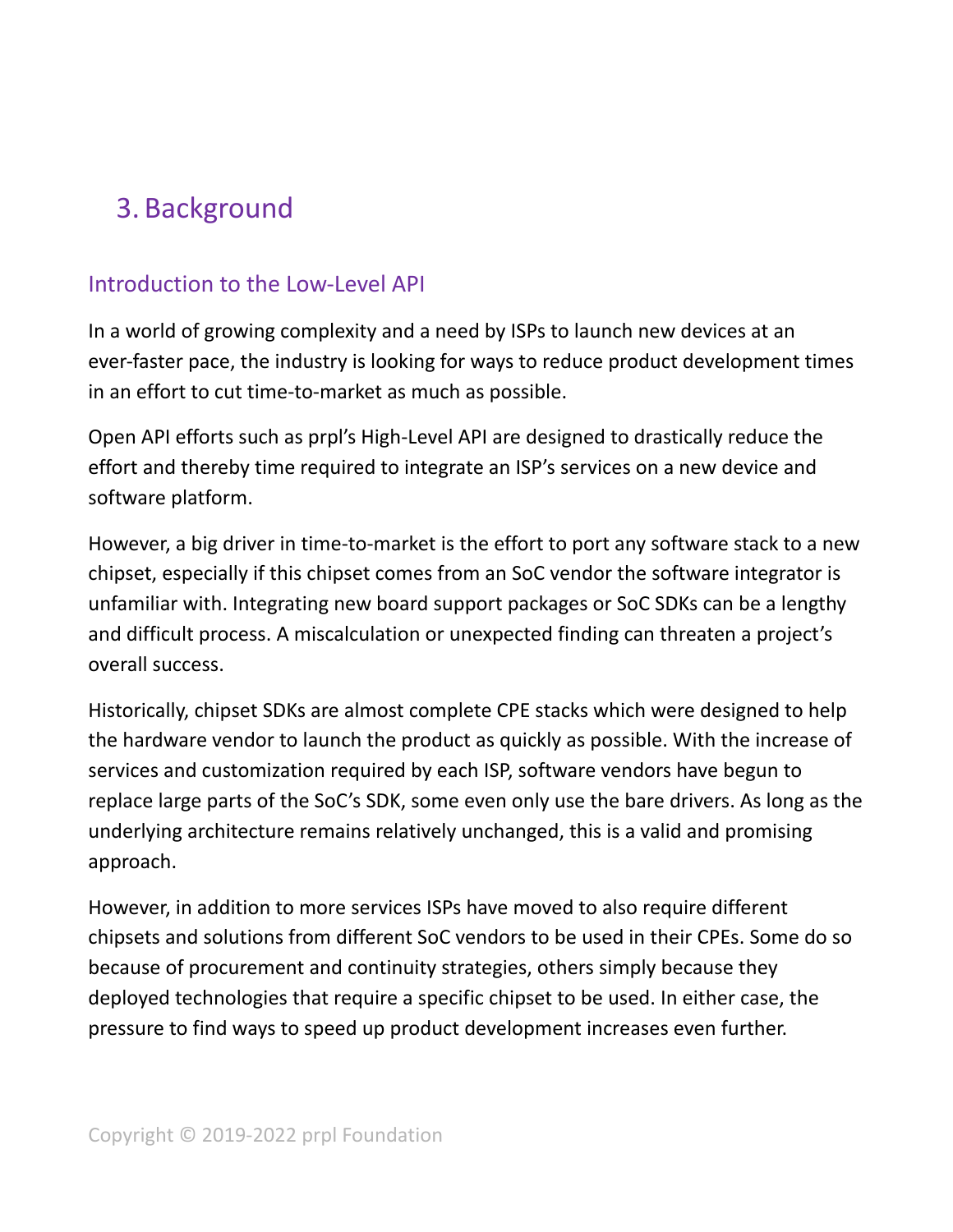Software vendors and hardware manufacturers are now faced with ISP customers who are searching for partners who can support more customization and services on a greater number of devices using the largest variety of chipset vendors at the fastest pace possible.

To do so, industry representatives in prpl have agreed to establish a new standard integration boundary for software stacks on top of SoC SDKs. Instead of every software integrator integrating every driver and SDK feature, the SoC vendors are being asked to consolidate their APIs and offer all core features through open, publicly available and peer-reviewed kernel APIs - the *prpl Low-Level API*. Standardizing these interfaces will dramatically reduce the time it takes a software vendor to integrate a chipset maker's SDK and also result in accelerated innovation throughout the whole industry.

Of course, an Open API effort can never capture 100% of all functionality and SoC vendors will want to continue to innovate and differentiate. Therefore it is important to note that the *Low-Level API* is not meant to be the only API between CPE stack and SoC SDK, but it is meant to be the library of how standard features are to be exposed and made available to the higher layers.

# <span id="page-11-0"></span>Way of working

In order to make this transition to a harmonized API an evolution every company can participate in and benefit from rather than disruption, the industry representatives have designed a multi-step approach.

The first step is the creation of API proposals based on existing kernel APIs. Once ratified by prpl, representatives will engage with the relevant chipset vendors to seek their agreement and support for the proposed interfaces.

As part of the engagement, prpl will work with the chipset vendors to establish timelines for when their SDK will support which of the proposed interfaces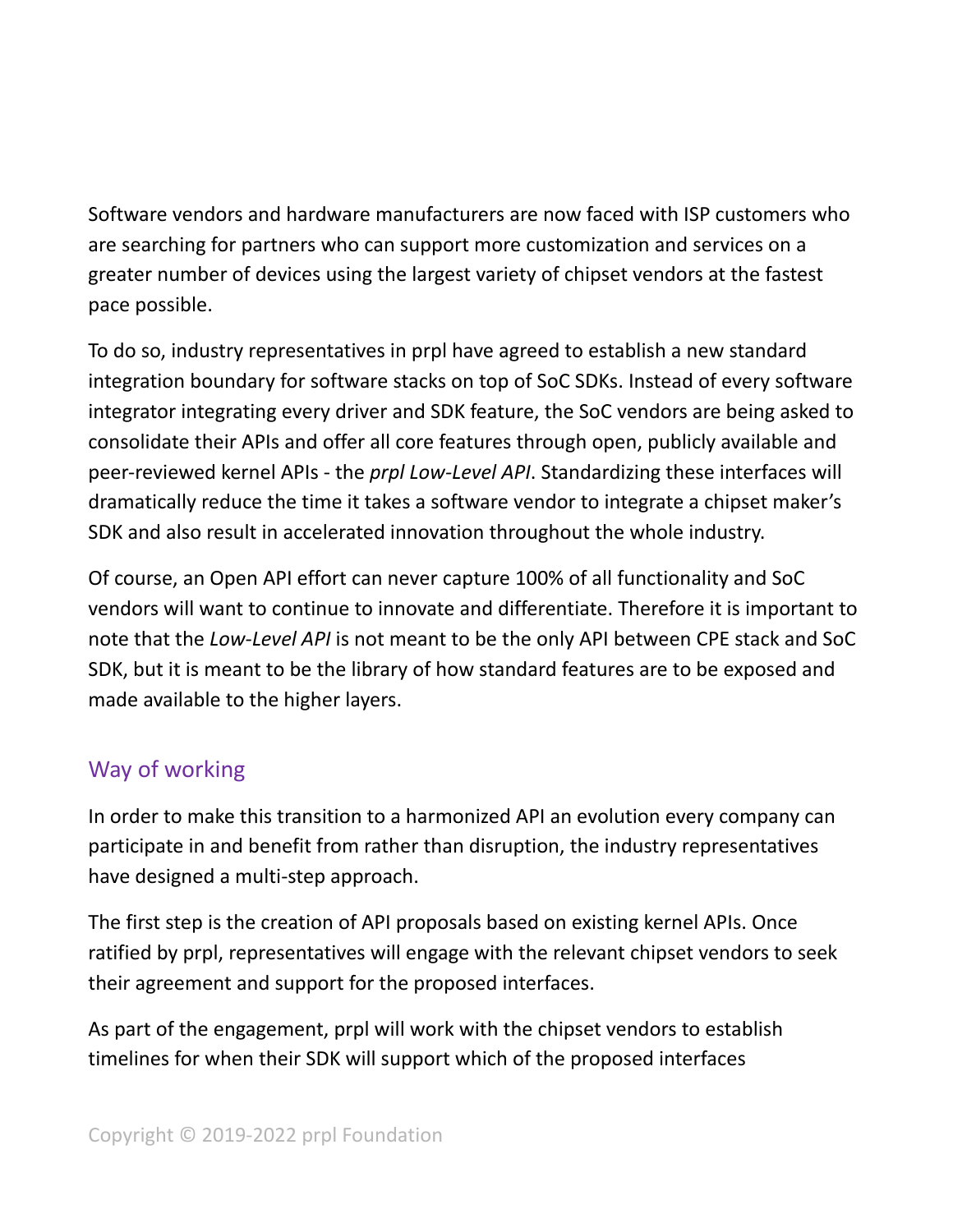The final step is the creation of a validation tool that will help SoC vendors prove their conformity and help software integrators when adopting new chipsets and their SDKs.

This process will be repeated for each release of API candidates and may be accompanied by further naming and numbering schemes.

# <span id="page-12-0"></span>Purpose of this document

This document describes the first set of API candidates the prpl low-level API working group has identified. It will serve as the baseline for the conversations with chipset vendors as described above. As such this document does not describe any formal API or requirement but is a working document.

## <span id="page-12-1"></span>Intended audience

This document is meant to be used by the technical teams at the SoC vendors to assess the direction of the Low-Level API and compare it with their own use of kernel APIs.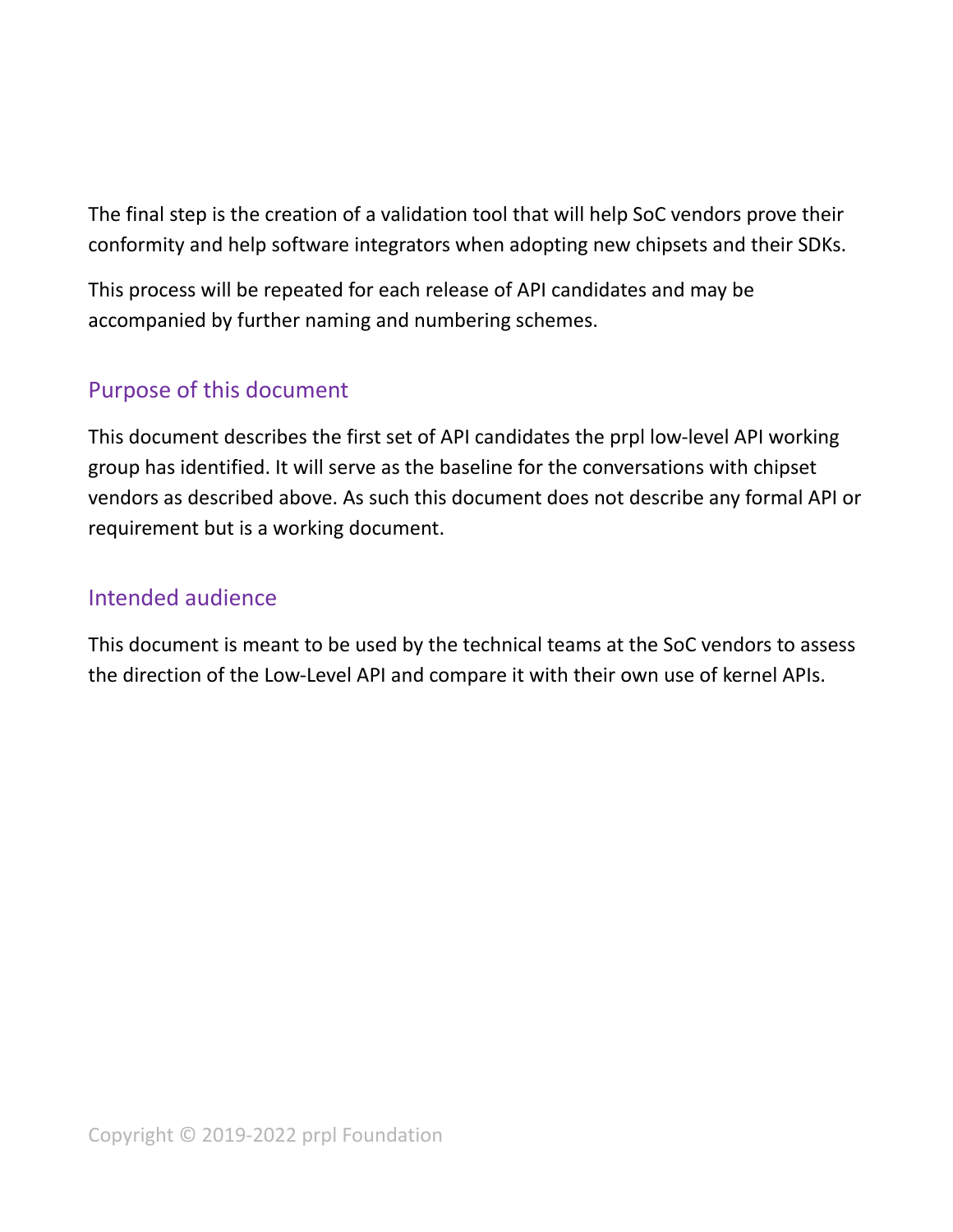# <span id="page-13-0"></span>1.API

# <span id="page-13-1"></span>Peripheral Interfaces

<span id="page-13-2"></span>Non-networking peripheral interfaces.

#### GPIO

| Feature                                                           | Kernel Subsystem | Kernel API    | Dependencies |  |  |
|-------------------------------------------------------------------|------------------|---------------|--------------|--|--|
| <b>GPIO</b>                                                       | <b>GPIO</b>      | sysfs/gpiolib | <b>None</b>  |  |  |
| https://www.kernel.org/doc/html/latest/driver-api/gpio/index.html |                  |               |              |  |  |

GPIO is a basic requirement for various other features and subsystems. The Vendor kernel shall provide support via the default kernel interface. If the silicon supports GPIO interrupts, these shall be supported using the kernel's IRQ subsystem.

#### <span id="page-13-3"></span>Button

| Feature                                                                                                                                     | Kernel Subsystem | <b>Kernel API</b> | Dependencies                 |  |  |
|---------------------------------------------------------------------------------------------------------------------------------------------|------------------|-------------------|------------------------------|--|--|
| <b>Button</b>                                                                                                                               | gpio-keys        | input             | gpiolib, gpio,<br>devicetree |  |  |
| Input subsystem: https://www.kernel.org/doc/html/latest/driver-api/input.html<br>Buttons connected to GPIO must be modelled using gpio-keys |                  |                   |                              |  |  |
| with interrupt support: gpio keys.c                                                                                                         |                  |                   |                              |  |  |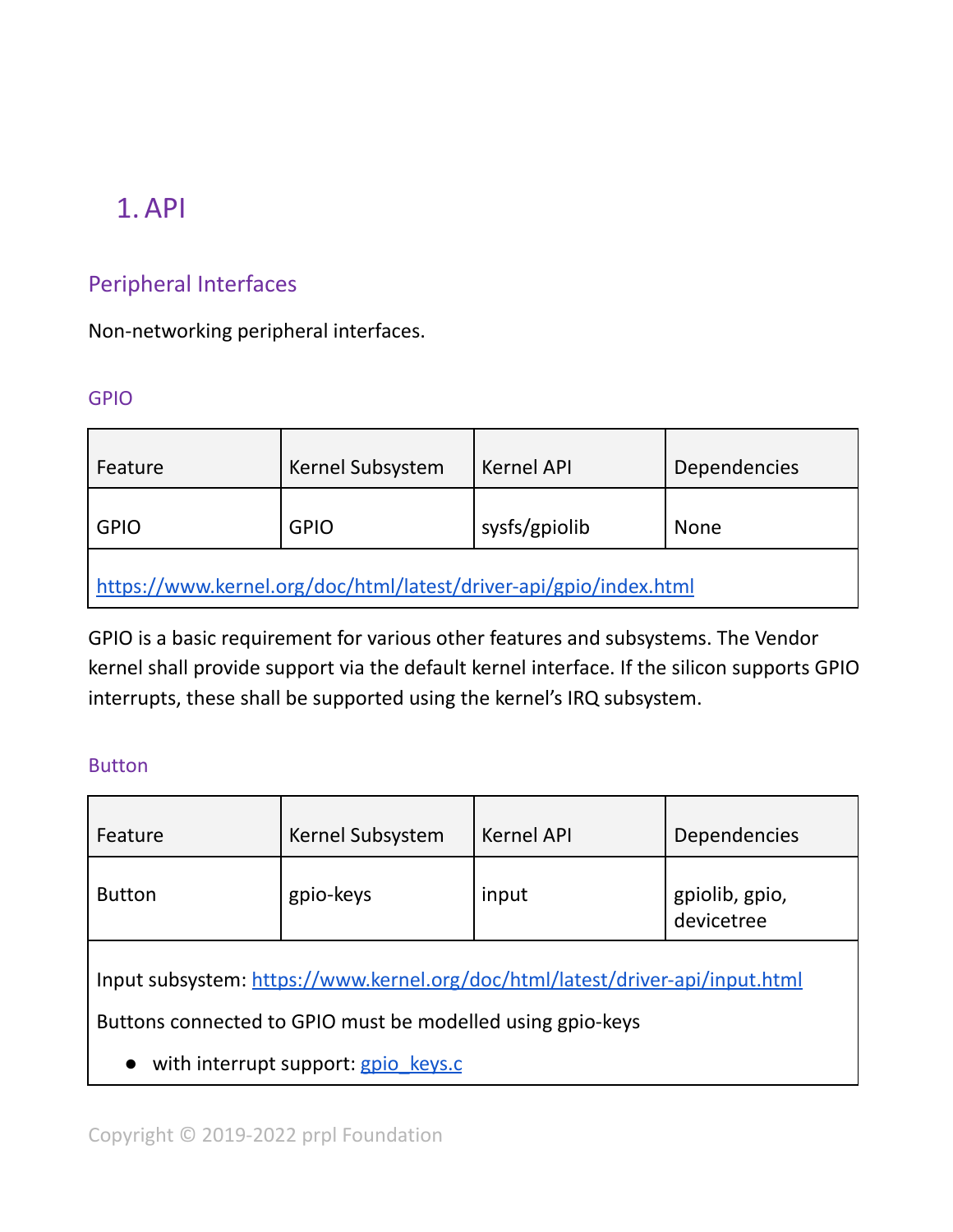• without: [gpio\\_keys\\_polled.c](https://git.kernel.org/pub/scm/linux/kernel/git/torvalds/linux.git/tree/drivers/input/keyboard/gpio_keys_polled.c)

Modelling through DeviceTree:

[https://git.kernel.org/pub/scm/linux/kernel/git/torvalds/linux.git/tree/Documentati](https://git.kernel.org/pub/scm/linux/kernel/git/torvalds/linux.git/tree/Documentation/devicetree/bindings/input/gpio-keys.yaml) [on/devicetree/bindings/input/gpio-keys.yaml](https://git.kernel.org/pub/scm/linux/kernel/git/torvalds/linux.git/tree/Documentation/devicetree/bindings/input/gpio-keys.yaml)

Buttons not connected to GPIO interfaces may be exposed through the input subsystem in a different fashion.

The aim is to align on common keycodes for typically present pushbuttons on gateways and access points. A (WPS) pushbutton must use KEY\_WPS\_BUTTON. Others are to be defined.

#### <span id="page-14-0"></span>PWM

| Feature                                                    | Kernel Subsystem | <b>Kernel API</b> | <b>Dependencies</b> |  |  |
|------------------------------------------------------------|------------------|-------------------|---------------------|--|--|
| <b>PWM</b>                                                 | <b>PWM</b>       | sysfs             | <b>None</b>         |  |  |
| https://www.kernel.org/doc/html/latest/driver-api/pwm.html |                  |                   |                     |  |  |

PWM is a basic requirement for controlling a LEDs brightness. If the silicon has a PWM block, it shall be supported by the kernel's PWM layer.

#### <span id="page-14-1"></span>LED

| Feature | Kernel Subsystem | Kernel API | Dependencies |
|---------|------------------|------------|--------------|
| LED     | LED              | sysfs/leds | GPIO/PWM     |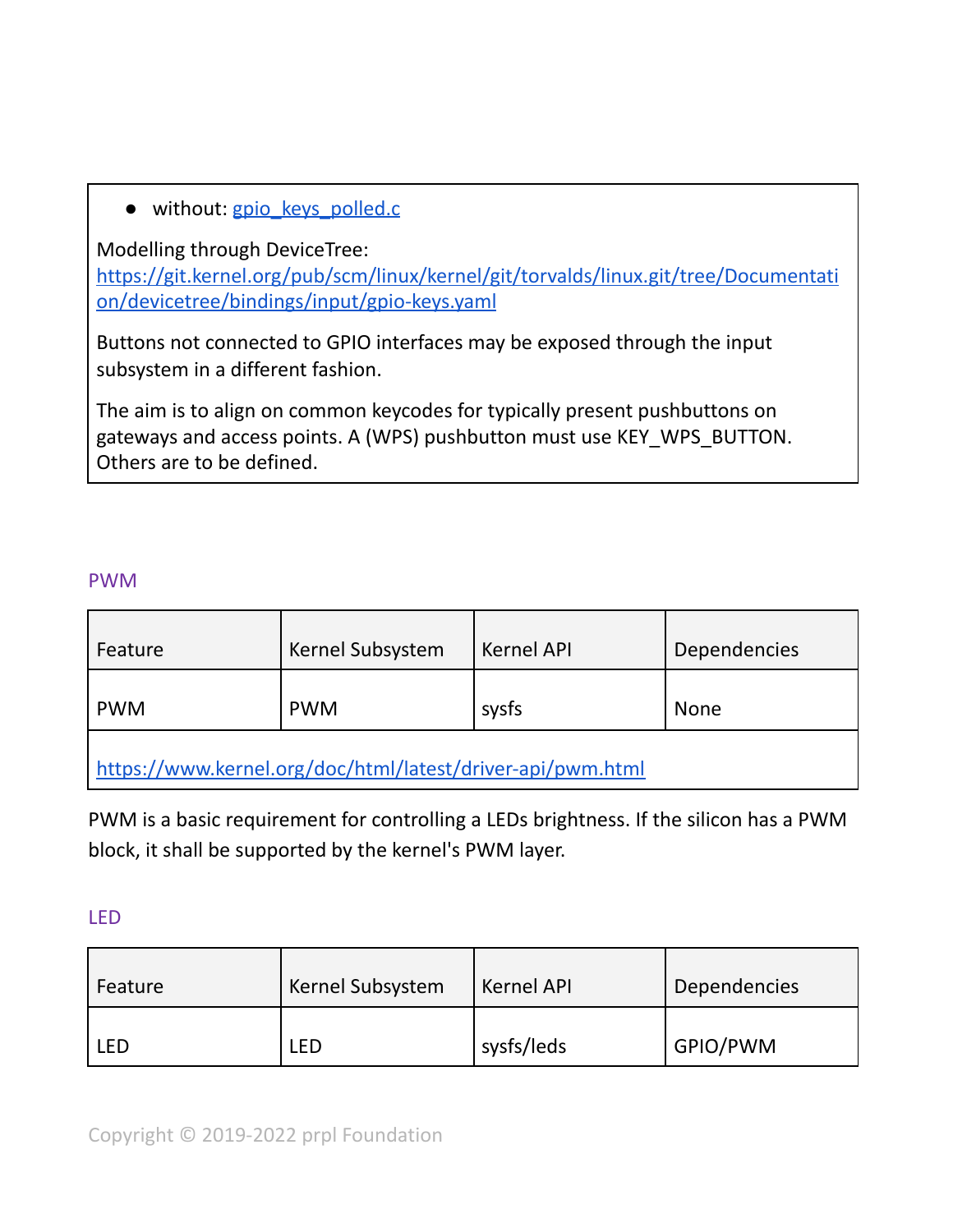# <https://www.kernel.org/doc/html/latest/leds/index.html>

LEDs shall be supported using the kernel's LED subsystem. This can be done via a custom, the leds-gpio or the leds-pwm driver. All LEDs shall follow the kernel's naming scheme.

#### <span id="page-15-0"></span>I2C

| Feature                                                    | Kernel Subsystem | <b>Kernel API</b> | Dependencies |  |  |
|------------------------------------------------------------|------------------|-------------------|--------------|--|--|
| $I^2C$                                                     | 12C              | ioctl/i2cdev      | (GPIO)       |  |  |
| https://www.kernel.org/doc/html/latest/i2c/index.html      |                  |                   |              |  |  |
| https://www.kernel.org/doc/html/latest/driver-api/i2c.html |                  |                   |              |  |  |

 $I<sup>2</sup>C$  busses shall be supported using the kernel's  $I<sup>2</sup>C$  subsystem. This can be done via a custom or the i2c-gpio driver.

#### <span id="page-15-1"></span>SPI

| Feature                                                    | Kernel Subsystem | <b>Kernel API</b> | Dependencies |  |  |
|------------------------------------------------------------|------------------|-------------------|--------------|--|--|
| <b>SPI</b>                                                 | <b>SPI</b>       | ioctl/spidev      | (GPIO)       |  |  |
| https://www.kernel.org/doc/html/latest/driver-api/spi.html |                  |                   |              |  |  |

SPI busses shall be supported using the kernel's SPI subsystem. This can be done via a custom or the spi-gpio driver.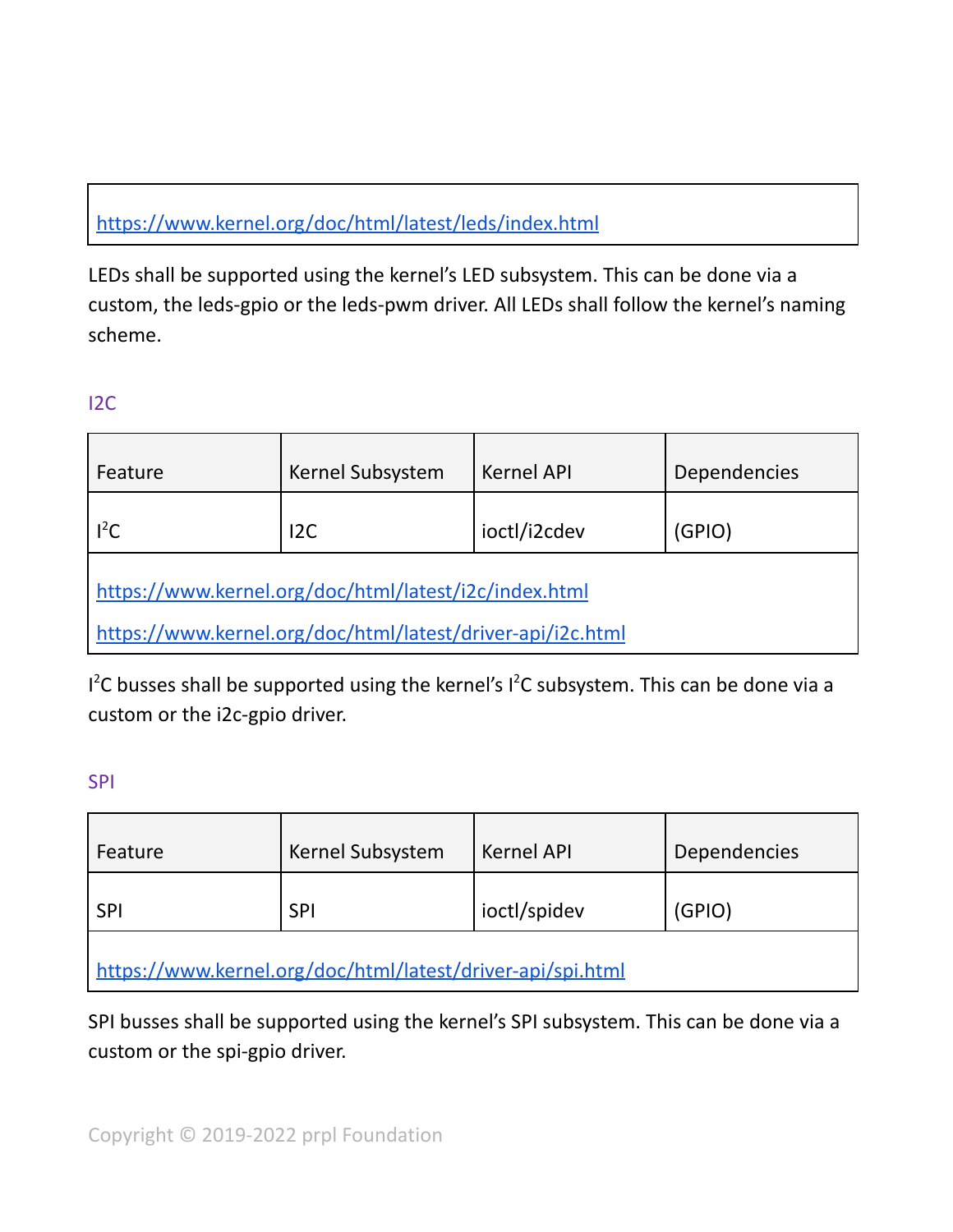#### <span id="page-16-0"></span>Sensors

| Feature                                                          | Kernel Subsystem | Kernel API | Dependencies   |  |  |
|------------------------------------------------------------------|------------------|------------|----------------|--|--|
| Sensors                                                          | $110$            | sysfs      | (GPIO/I2C/SPI) |  |  |
| https://www.kernel.org/doc/html/latest/driver-api/iio/index.html |                  |            |                |  |  |

Sensors supported/required by the solution shall be supported using the kernel's IIO subsystem.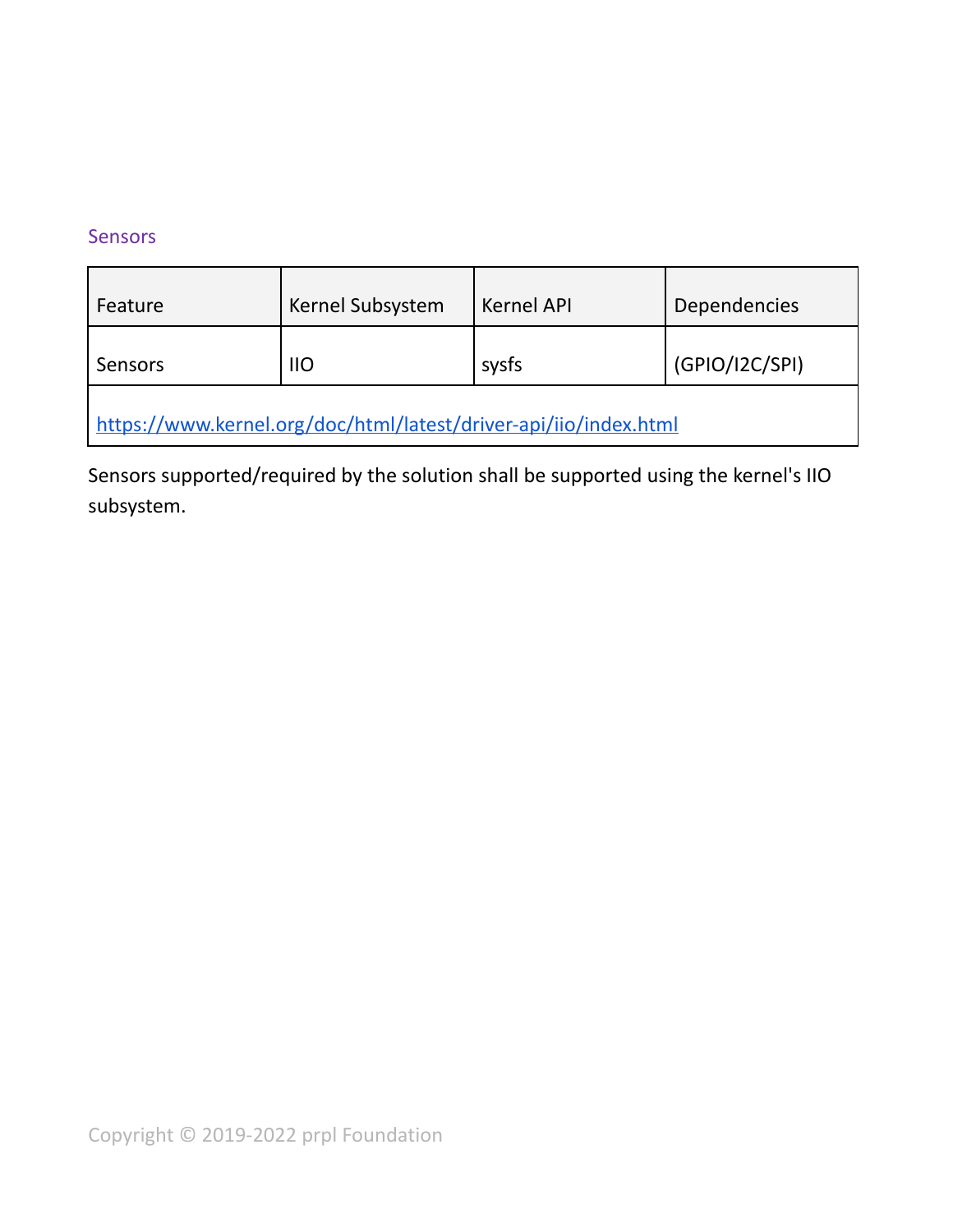# <span id="page-17-0"></span>**CPU**

## <span id="page-17-1"></span>Frequency and Voltage Scaling

| Feature                                                    | Kernel Subsystem | <b>Kernel API</b> | Dependencies |  |
|------------------------------------------------------------|------------------|-------------------|--------------|--|
| <b>Frequency Scaling</b>                                   | cpu-freq         | sysfs             | <b>None</b>  |  |
| https://www.kernel.org/doc/html/latest/cpu-freq/index.html |                  |                   |              |  |

All dynamic frequency and voltage scaling of the SoC cores has to happen via the kernel's cpu-freq subsystem. Governors shall be supported to control behaviour.

#### <span id="page-17-2"></span>CPU Idle

| Feature                                                            | Kernel Subsystem | <b>Kernel API</b> | Dependencies |  |
|--------------------------------------------------------------------|------------------|-------------------|--------------|--|
| <b>CPUIdle</b>                                                     | cpuidle          | sysfs             | <b>None</b>  |  |
| https://www.kernel.org/doc/html/latest/admin-guide/pm/cpuidle.html |                  |                   |              |  |
| https://www.kernel.org/doc/html/latest/driver-api/pm/cpuidle.html  |                  |                   |              |  |

As soon as the OS enters the idle loop for a CPU core or thread, SoC-specific behaviour and any special sleep modes shall be integrated in the kernel's CPUIdle subsystem. Governors shall be supported to control behaviour.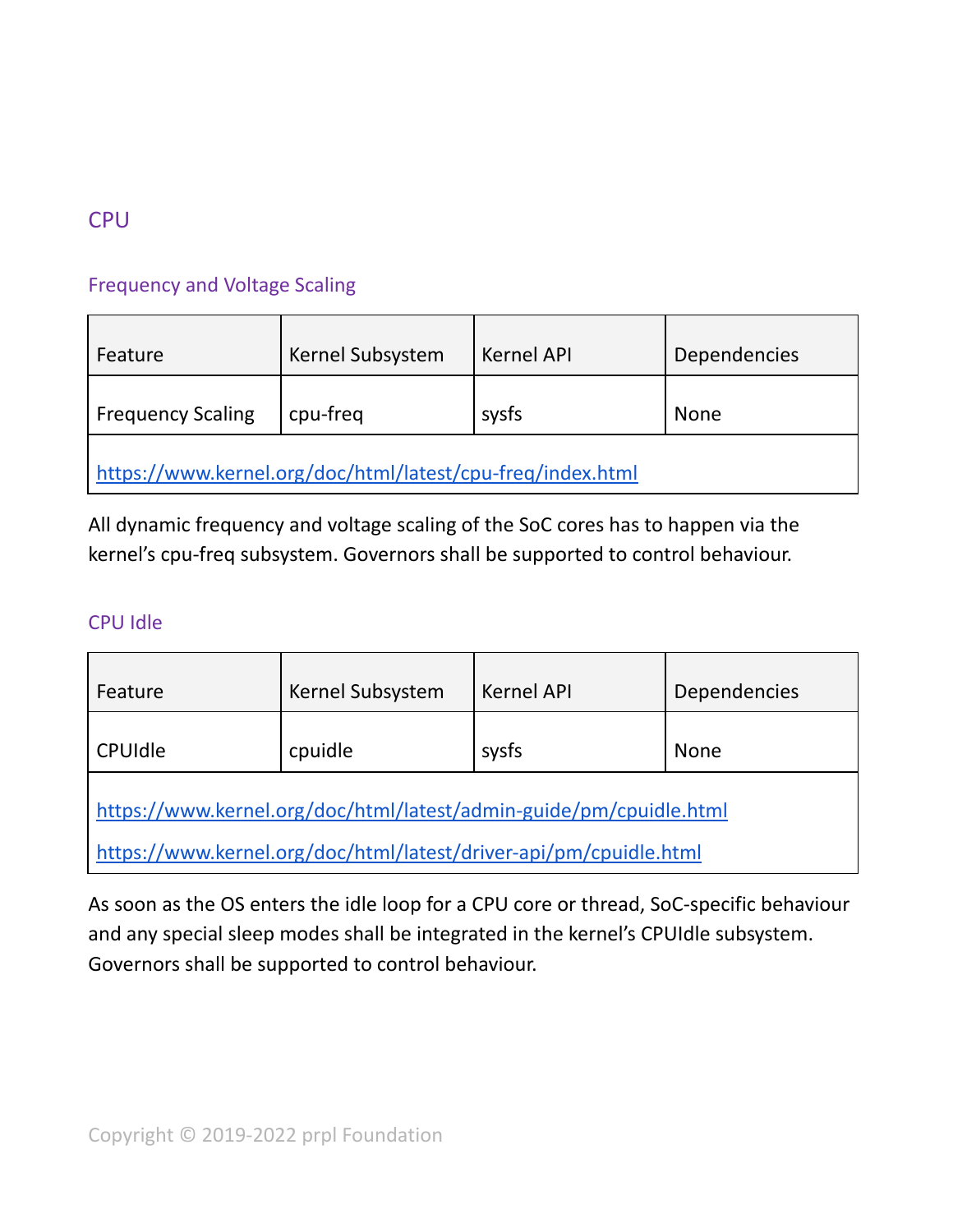#### <span id="page-18-0"></span>CPU Cooling

| Feature                                                                        | Kernel Subsystem | <b>Kernel API</b> | <b>Dependencies</b> |  |
|--------------------------------------------------------------------------------|------------------|-------------------|---------------------|--|
| CPU Cooling                                                                    | thermal          | sysfs             | <b>None</b>         |  |
| https://www.kernel.org/doc/html/latest/driver-api/thermal/cpu-cooling-api.html |                  |                   |                     |  |

If a CPU cooling method is supported, it must be registered with the CPU cooling API, to allow control by thermal governors.

#### <span id="page-18-1"></span>Generic Thermal Framework

| Feature                      | Kernel Subsystem | <b>Kernel API</b> | <b>Dependencies</b> |
|------------------------------|------------------|-------------------|---------------------|
| Thermal Zone sysfs   thermal |                  | sysfs             | <b>None</b>         |
|                              |                  |                   |                     |

<https://www.kernel.org/doc/html/latest/driver-api/thermal/sysfs-api.html>

The generic thermal sysfs provides a set of interfaces for thermal zone devices (sensors) and thermal cooling devices (fan, CPU). Any supporting hardware must register with these.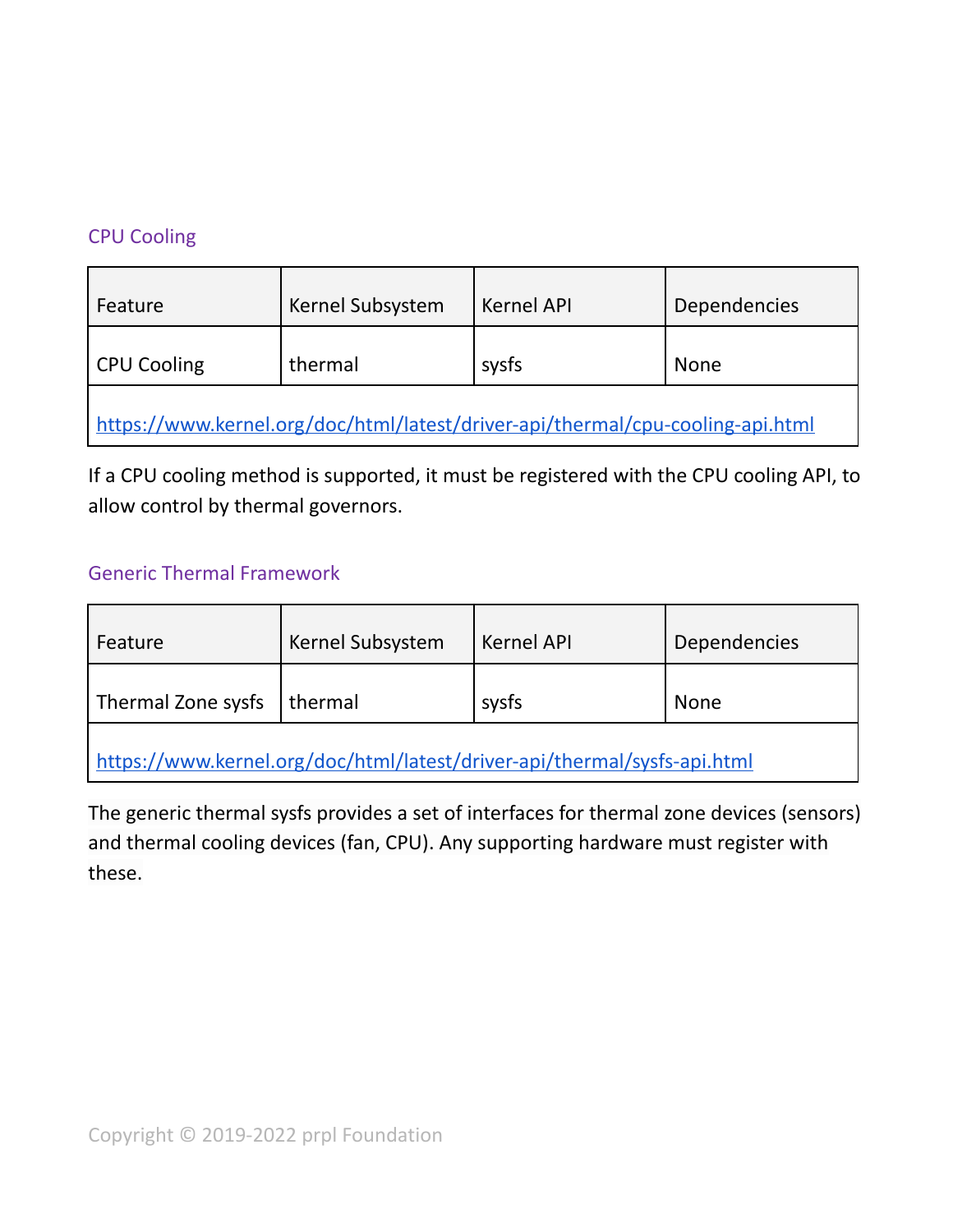# <span id="page-19-0"></span>Packet Offload

A gradual transition is planned from proprietary integrations of packet offload mechanisms, by hooking into the Linux networking stack, to a unified open source flow identification and software packet offload mechanism, with clearly defined hooks for hardware solutions.

#### <span id="page-19-1"></span>Functional requirements:

It must be possible to:

- 1. control at what point exactly offload of a flow starts
- 2. interrupt offload of a flow
- 3. configure the number of packets of a new flow that go through the slowpath (Linux networking stack) before offload starts
- 4. offload a multicast flow as of the first packet, specifying the ingress interface and egress interfaces
- 5. modify the list of multicast egress interfaces (add/remove) of an offloaded multicast flow
- 6. stop offload of a multicast flow, taking into account that there is a delay between sending a leave request and when the last packet arrives
- 7. read the following per unicast IP flow metrics, regardless of whether the flow is handled through the Linux networking stack or whether it is offloaded in software or hardware: rx/tx packets, rx/tx bytes
- 8. query the state of a unicast IP flow, and be notified in real time of state changes
- 9. read the following multicast IP flow metrics, regardless of whether the flow is handled through the Linux networking stack or whether it is offloaded in software or hardware: rx/tx packets, rx/tx bytes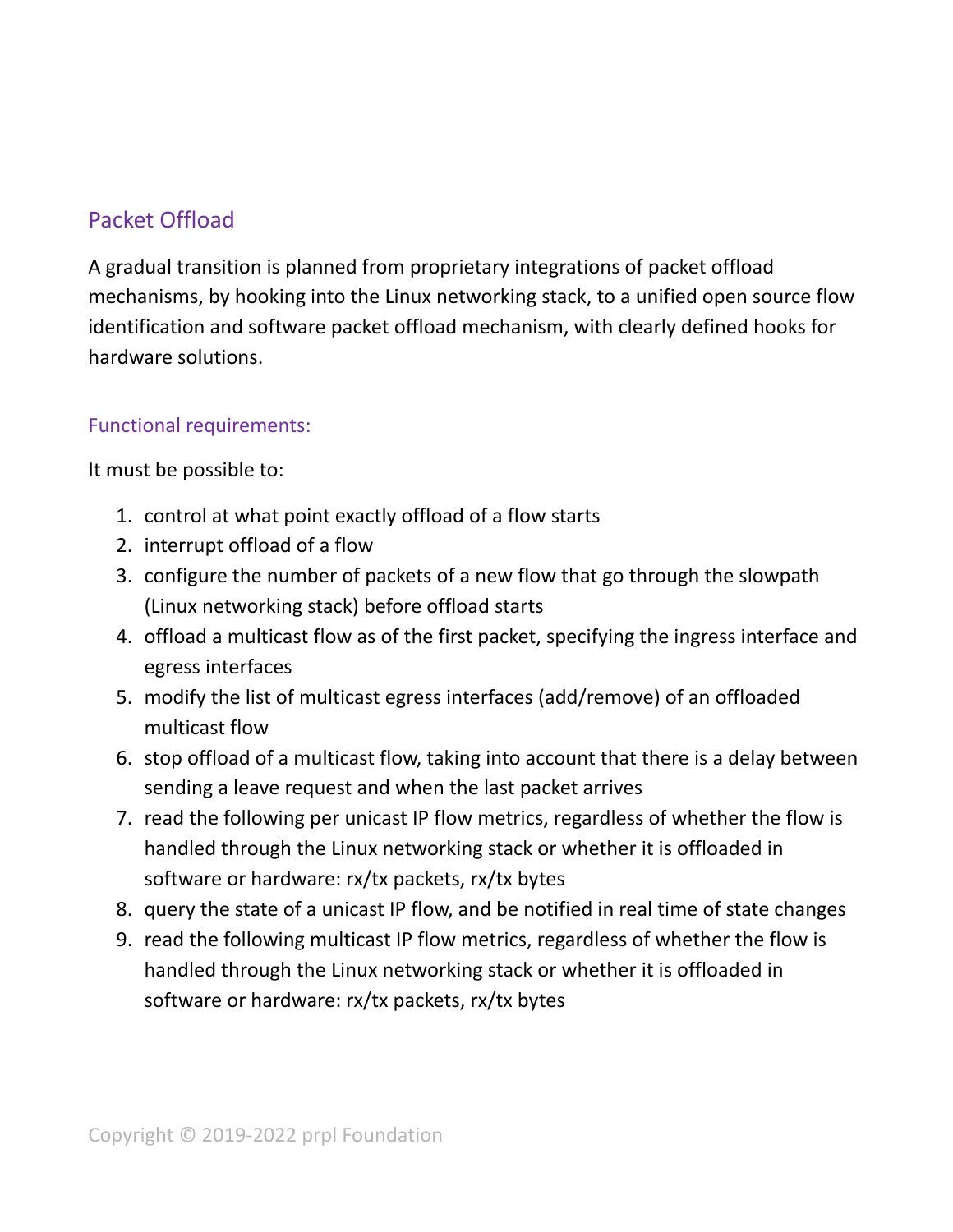10. A flow's transition from slowpath to fastpath SHOULD not cause packets to be delivered out of sequence.

#### <span id="page-20-0"></span>Phase 1: correct interaction with Linux

- 1. When SKB mark bit 0x20 is set, neither software nor hardware packet offload of a flow of which the packet may be part may be started. In phase 1, it is acceptable for static configuration (e.g. netfilter rules) to translate this to a proprietary mechanism, such as a different SKB mark or a netfilter target.
- 2. When the conntrack flow entry is deleted (possible from user space through the netlink interface), flow offload must stop.
- 3. A proprietary interface to configure the number of packets statically, typically at boot time, is acceptable.
- 4. A proprietary multicast control mechanism is acceptable.
- 5. A proprietary multicast control mechanism is acceptable.
- 6. A proprietary multicast control mechanism is acceptable.
- 7. Conntrack metrics must be updated, if not in real-time, then at regular intervals. When the conntrack flow is terminated, the metrics must be accurate.
- 8. Conntrack integration is required.
- <span id="page-20-1"></span>9. A proprietary multicast management interface is acceptable.

#### Phase 2: standardised user space and kernel interfaces

- 1. The SKB mark bit must be sufficient information to postpone offload.
- 2. No change.
- 3. Interface to be defined.
- 4. Interface to be defined.
- 5. Interface to be defined.
- 6. Interface to be defined.
- 7. No change.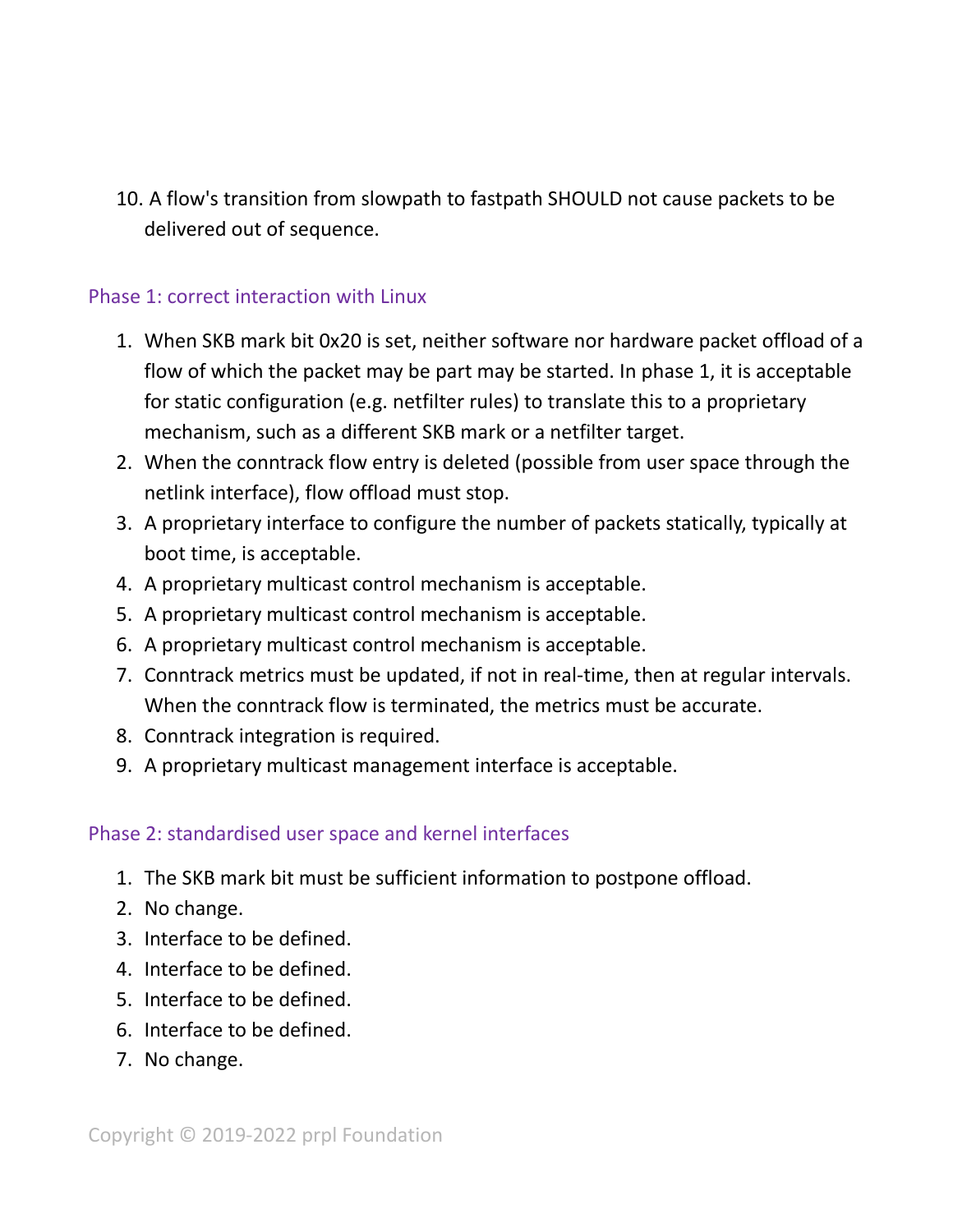- 8. No change.
- 9. Interface to be defined.

#### <span id="page-21-0"></span>Phase 3: Flowtable offload

| Feature                                                             | <b>Kernel Subsystem</b> | <b>Kernel API</b> | Dependencies     |  |
|---------------------------------------------------------------------|-------------------------|-------------------|------------------|--|
| Flowtable offload                                                   | net                     | nftables          | V <sub>5.7</sub> |  |
| https://www.kernel.org/doc/html/latest/networking/nf_flowtable.html |                         |                   |                  |  |

Silicon supporting HW accelerated networking shall hook its hardware offload capabilities into the flowtable offload infrastructure.

#### <span id="page-21-1"></span>RFS/XPS

| Feature | Kernel Subsystem | <b>Kernel API</b> | Dependencies |
|---------|------------------|-------------------|--------------|
| RFS/XPS | net              | sysfs             | <b>None</b>  |
| . .     |                  |                   |              |

<https://www.kernel.org/doc/html/latest/networking/scaling.html>

In the rare case that the Silicon supports frame steering in HW, it shall be hooked into the kernel's standard configuration interface.

This interface is optional.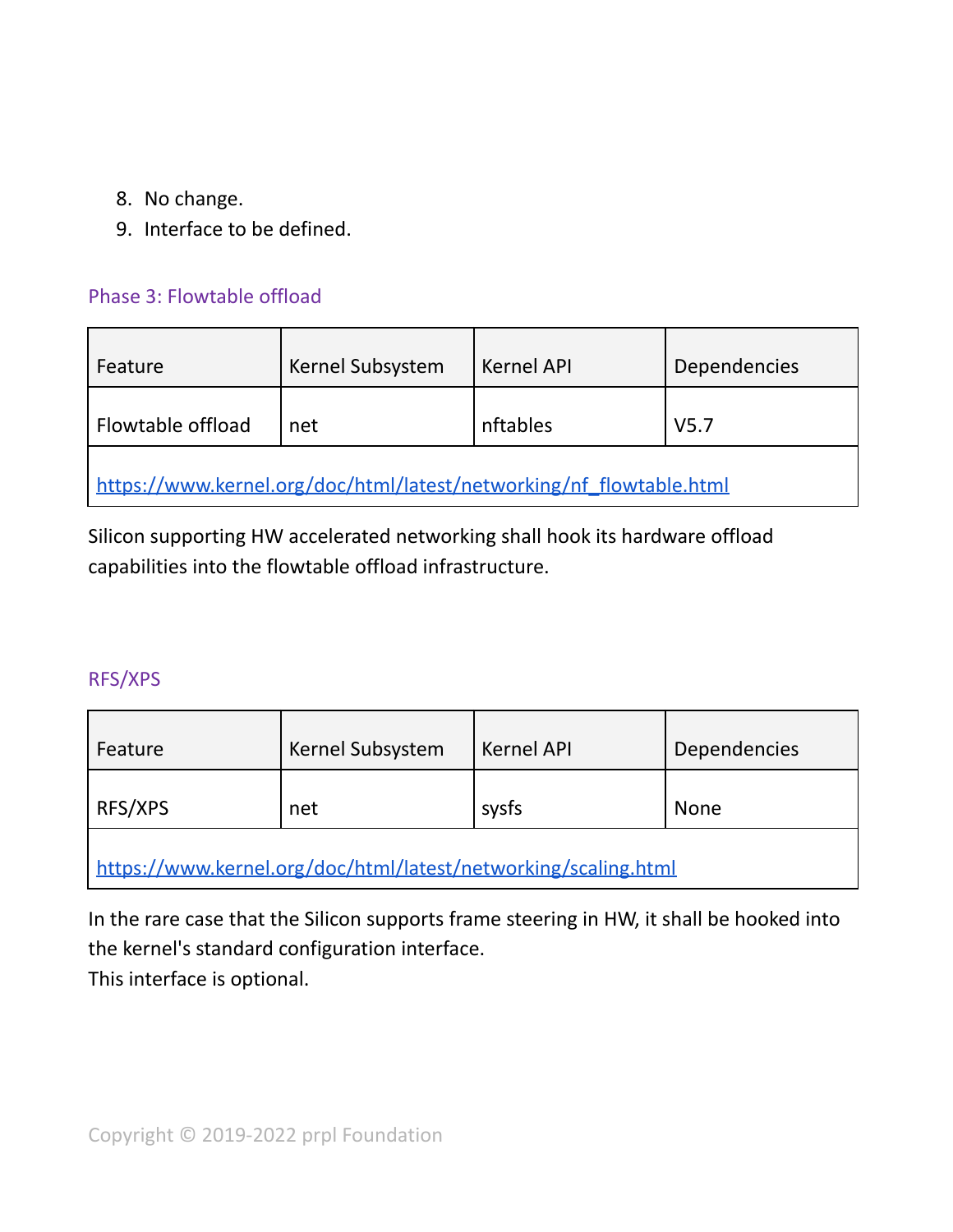## <span id="page-22-0"></span>IPsec offload

| Feature                                                            | Kernel Subsystem | <b>Kernel API</b> | <b>Dependencies</b> |  |
|--------------------------------------------------------------------|------------------|-------------------|---------------------|--|
| <b>XFRM</b>                                                        | net              | sysfs             | <b>None</b>         |  |
| https://www.kernel.org/doc/html/latest/networking/xfrm_device.html |                  |                   |                     |  |

Any hardware-based IPsec offload must integrate into the XFRM (network) device interface.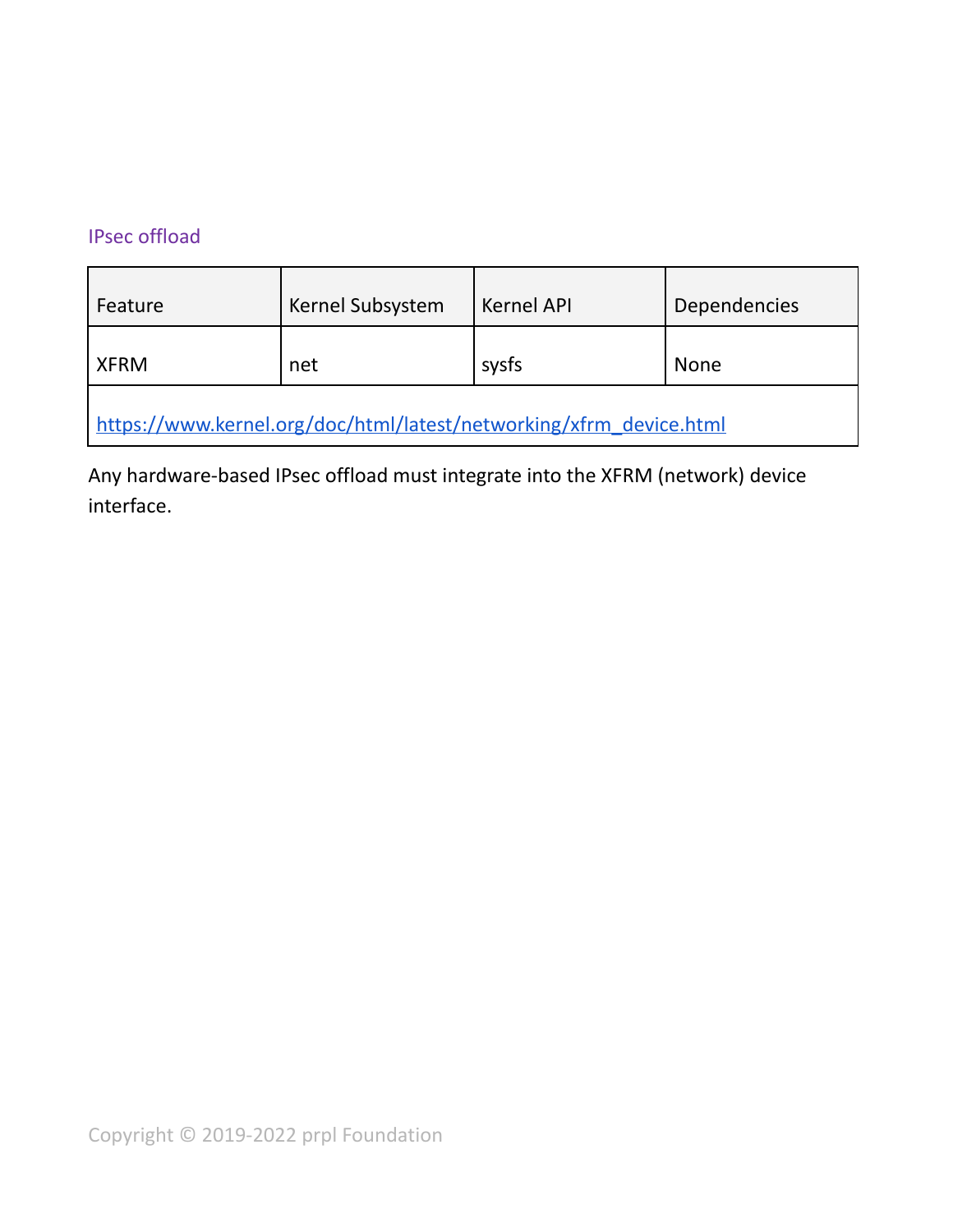## <span id="page-23-0"></span>QoS

A gradual transition is planned from proprietary integrations of QoS queue configuration and classification mechanisms to a standard interface in the packet offload system.

It is recognized that silicon vendors have hardware-assisted QoS capabilities that do not correspond to the software-based Linux kernel *traffic control* schedulers.

#### <span id="page-23-1"></span>Phase 1: proprietary API

It is acceptable that the vendor provides a proprietary user space API for queue and scheduler configuration purposes.

Per-packet classification is typically performed by netfilter rules. These set the five least significant bits of the SKB mark of a packet to a queue number. It is acceptable that, at a later stage is netfilter packet processing, this is converted to a proprietary manner of classifying the packet, e.g. using a netfilter rule.

#### <span id="page-23-2"></span>Phase 2: Linux tc

In this phase, the userspace-kernel interface is replaced with the netlink interface used by tc.

#### <https://tldp.org/HOWTO/Adv-Routing-HOWTO/lartc.qdisc.classful.html>

Queue and scheduler configuration must occur through Linux tc. Proprietary queue disciplines with proprietary parameters may be defined.

Per-packet classification is typically performed by netfilter rules. These set the five least significant bits of the SKB mark of a packet to a queue number. Any low-level implementation must respect this SKB classification mark.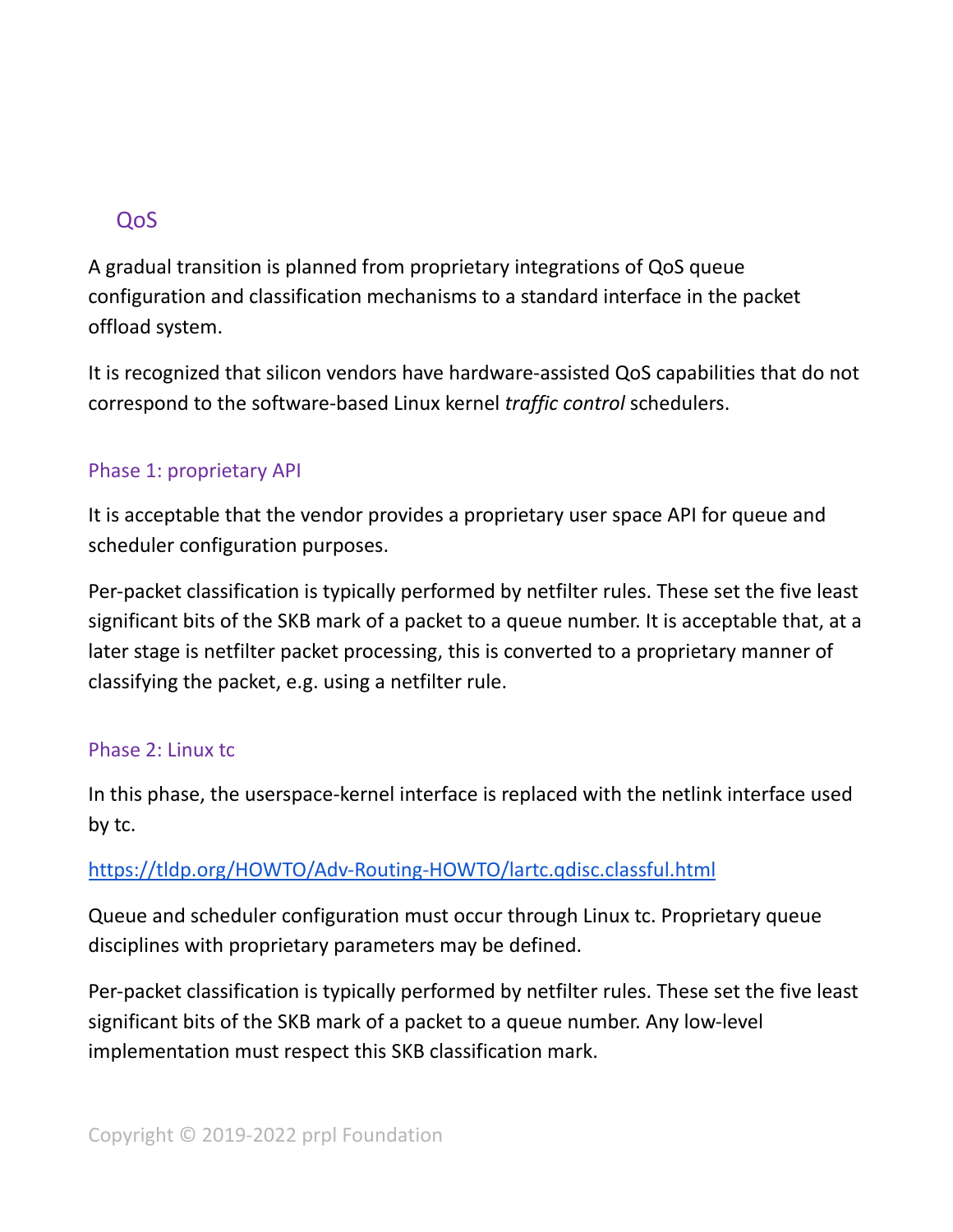# <span id="page-24-0"></span>Phase 3: integration in flowtable

To be defined at a later time.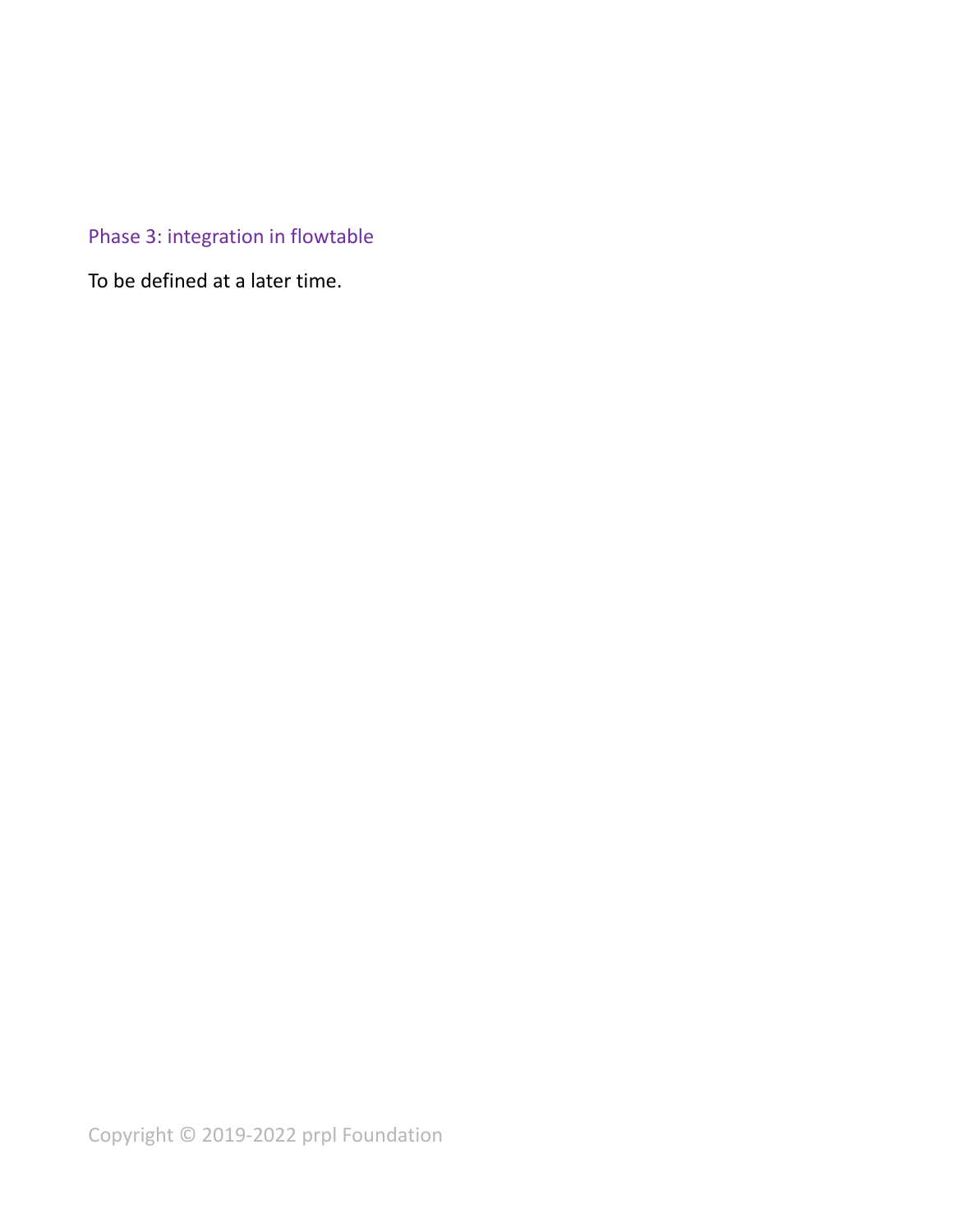## <span id="page-25-0"></span>Wireless LAN

| Feature                                                                          | Kernel Subsystem | <b>Kernel API</b> | Dependencies |  |
|----------------------------------------------------------------------------------|------------------|-------------------|--------------|--|
| wireless LAN                                                                     | net/wireless     | cfg80211/nl80211  | <b>None</b>  |  |
| <u>II-api https://www.kernel.org/doc/html/latest/driver-api/80211/index.html</u> |                  |                   |              |  |

Wireless drivers need to provide support for cfg80211/nl80211 in a manner that will allow an upstream hostapd/wpas to function properly.

See [WLAN](#page-33-0) API for the full text of the recommendation.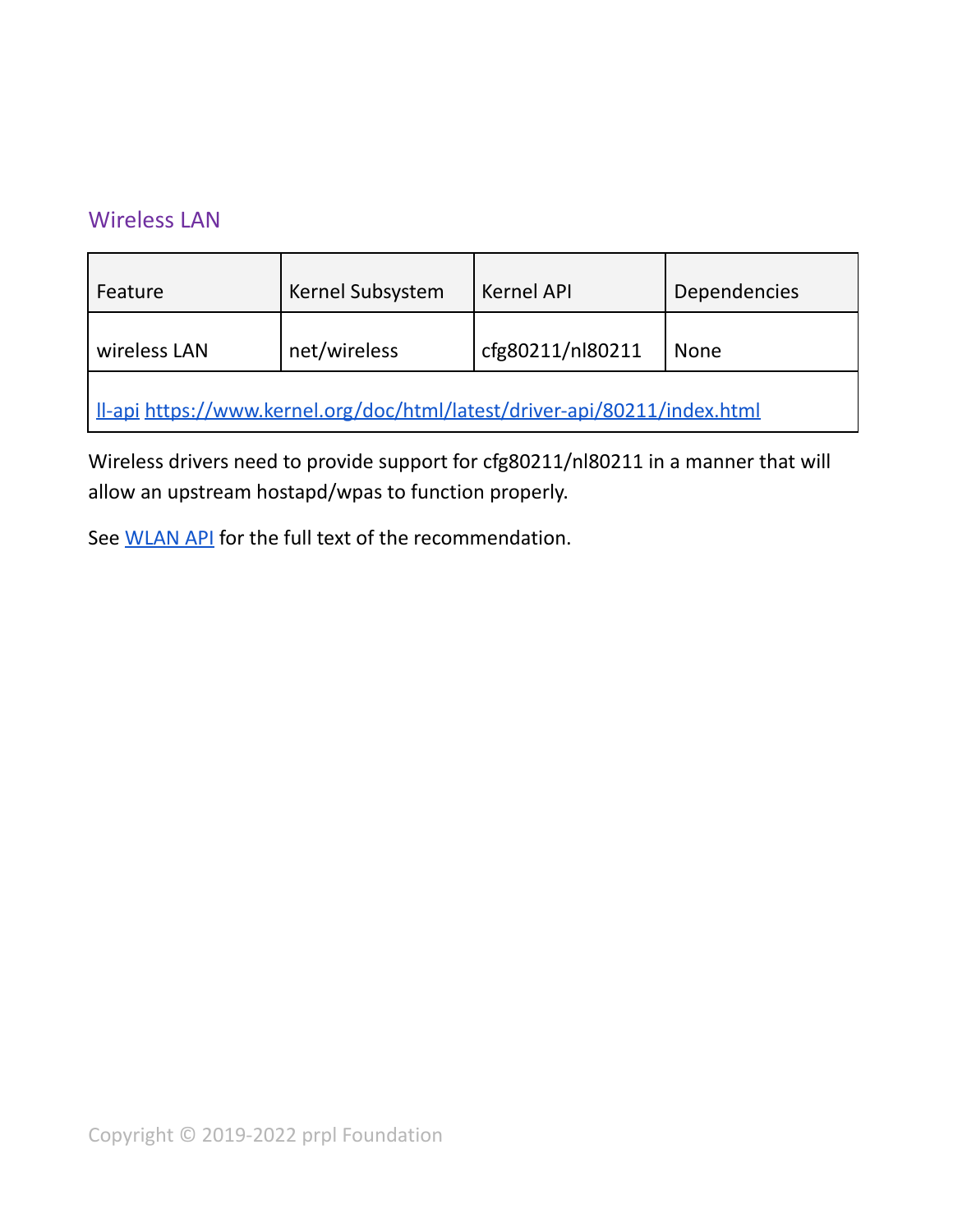# <span id="page-26-0"></span>Ethernet

Each Ethernet port shall be represented as an individual Ethernet Linux network interface. If a port is not represented in hardware by a dedicated MAC and PHY, then it shall be modelled as such.

#### <span id="page-26-1"></span>Ethernet PHY

| Feature                                                                | <b>Kernel Subsystem</b> | <b>Kernel API</b> | Dependencies  |  |
|------------------------------------------------------------------------|-------------------------|-------------------|---------------|--|
| <b>Ethernet PHY</b>                                                    | <b>PHY</b>              | netlink/ioctl     | netlink: V5.6 |  |
| https://www.kernel.org/doc/html/latest/networking/phy.html             |                         |                   |               |  |
| https://www.kernel.org/doc/html/latest/networking/ethtool-netlink.html |                         |                   |               |  |

The Ethernet switch device driver model (switchdev) is an in-kernel driver model for switch devices which offload the forwarding (data) plan.

#### <span id="page-26-2"></span>DSA/switchdev

| Feature                                                          | Kernel Subsystem | <b>Kernel API</b>   | Dependencies |  |
|------------------------------------------------------------------|------------------|---------------------|--------------|--|
| Ethernet switch                                                  | DSA/PHY/bridge   | netlink/ioctl/sysfs | V4.9         |  |
| https://www.kernel.org/doc/html/latest/networking/switchdev.html |                  |                     |              |  |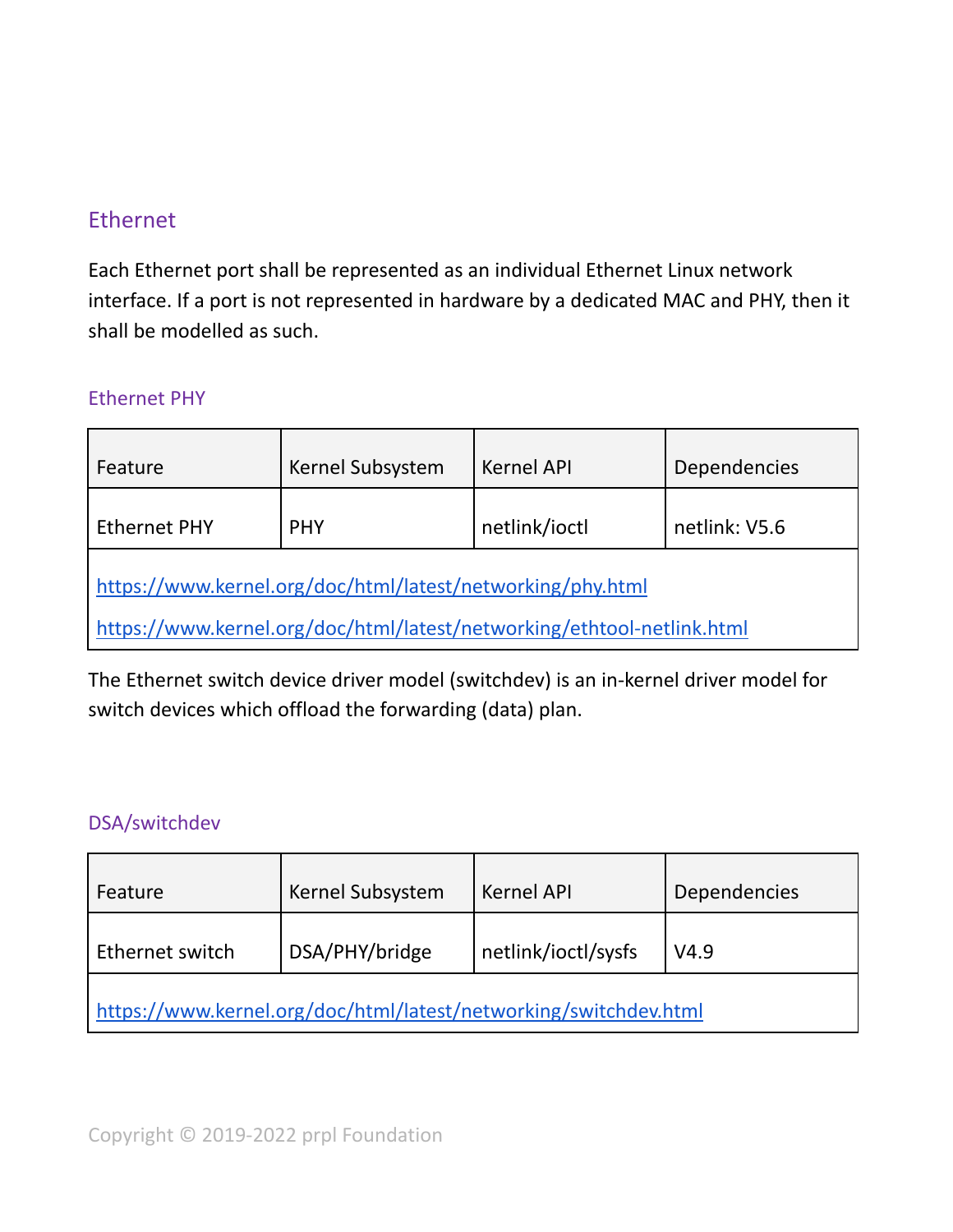The Ethernet switch device driver model (switchdev) is an in-kernel driver model for switch devices which offload the forwarding (data) plane from the kernel. This must be supported.

Note that DSA-supported switches are implicitly supported by switchdev. DSA support by itself is not mandatory; only switchdev support is.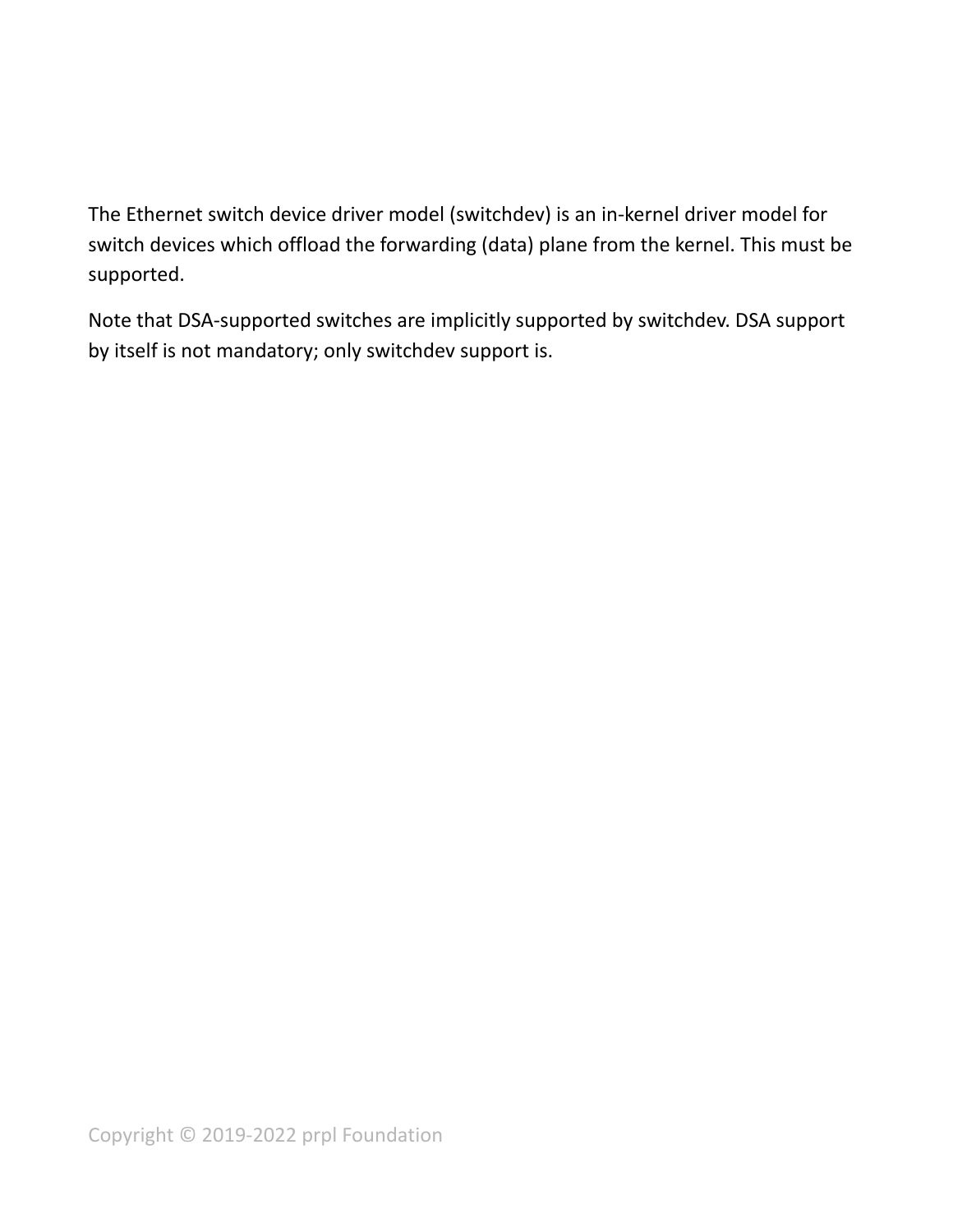# <span id="page-28-0"></span>Multicast

# <span id="page-28-1"></span>MDB/mcast

| Feature                                                                                        | Kernel Subsystem | <b>Kernel API</b>  | Dependencies |  |
|------------------------------------------------------------------------------------------------|------------------|--------------------|--------------|--|
| MDB/mcast                                                                                      | net/bridge       | MDB/notifier chain | SSM: v5.14+  |  |
| https://git.kernel.org/pub/scm/linux/kernel/git/torvalds/linux.git/tree/net/bridge/br<br>mdb.c |                  |                    |              |  |

The kernel MDB should be kept in sync with the multicast memberships.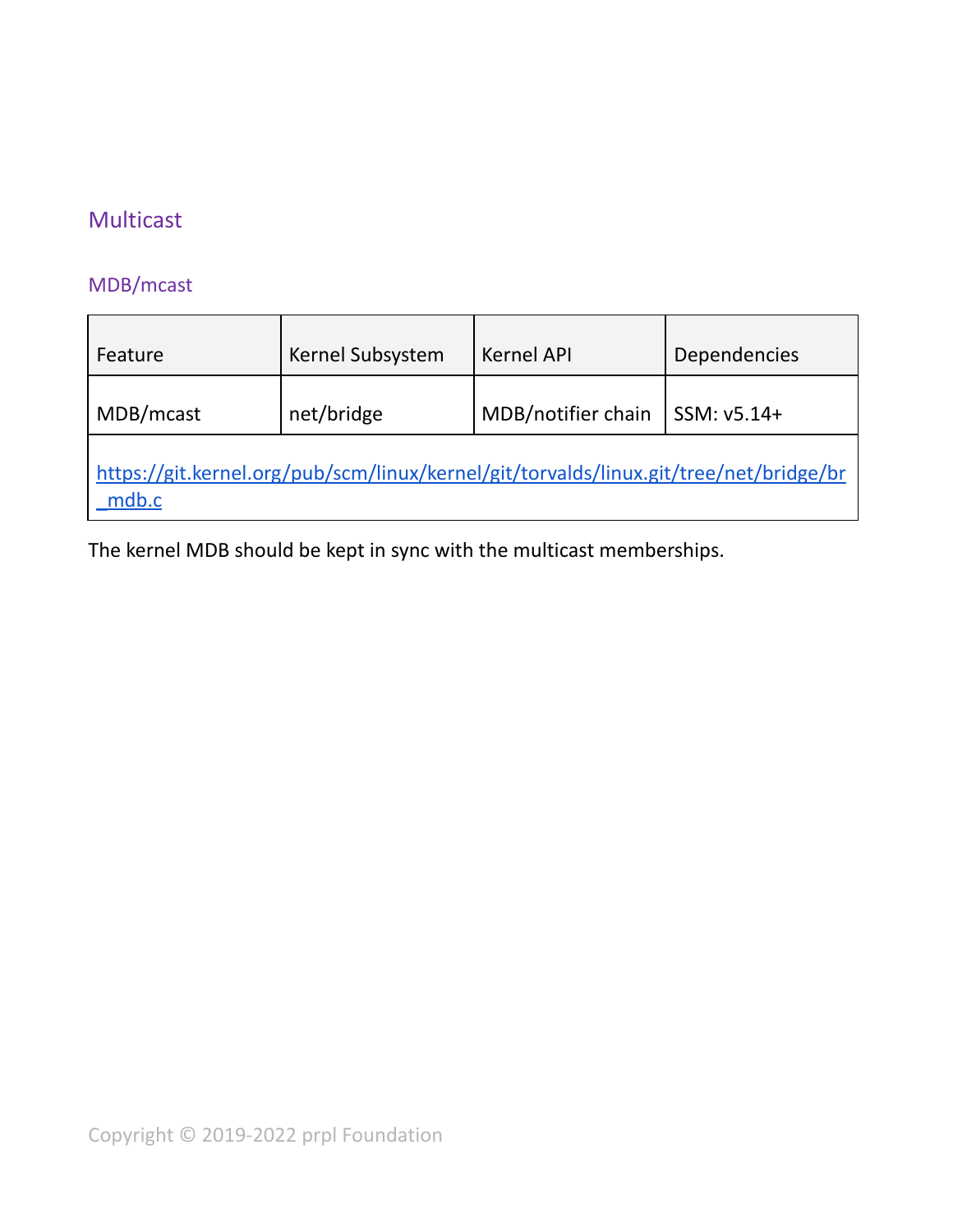# <span id="page-29-0"></span>**Cryptography**

#### <span id="page-29-1"></span>Hardware cryptography

| Feature                                                  | Kernel Subsystem | <b>Kernel API</b>   | Dependencies |  |
|----------------------------------------------------------|------------------|---------------------|--------------|--|
| HW crypto                                                | crypto           | in-kernel/cryptodev | None         |  |
| https://www.kernel.org/doc/html/latest/crypto/index.html |                  |                     |              |  |

The kernel crypto API offers a rich set of cryptographic ciphers as well as other data transformation mechanisms and methods to invoke these. This document contains a description of the API and provides example code.

#### <span id="page-29-2"></span>Hardware RNG

| Feature                                                                                                                                                     | Kernel Subsystem | <b>Kernel API</b>    | Dependencies |
|-------------------------------------------------------------------------------------------------------------------------------------------------------------|------------------|----------------------|--------------|
| <b>HW RNG</b>                                                                                                                                               | random, crypto   | hw_random,<br>random | <b>None</b>  |
| https://www.kernel.org/doc/html/latest/admin-guide/hw random.html<br>https://git.kernel.org/pub/scm/linux/kernel/git/torvalds/linux.git/tree/include/linux/ |                  |                      |              |
| random.h<br>hw                                                                                                                                              |                  |                      |              |

Hardware-implemented true random number generators must be exposed via the crypto subsystem.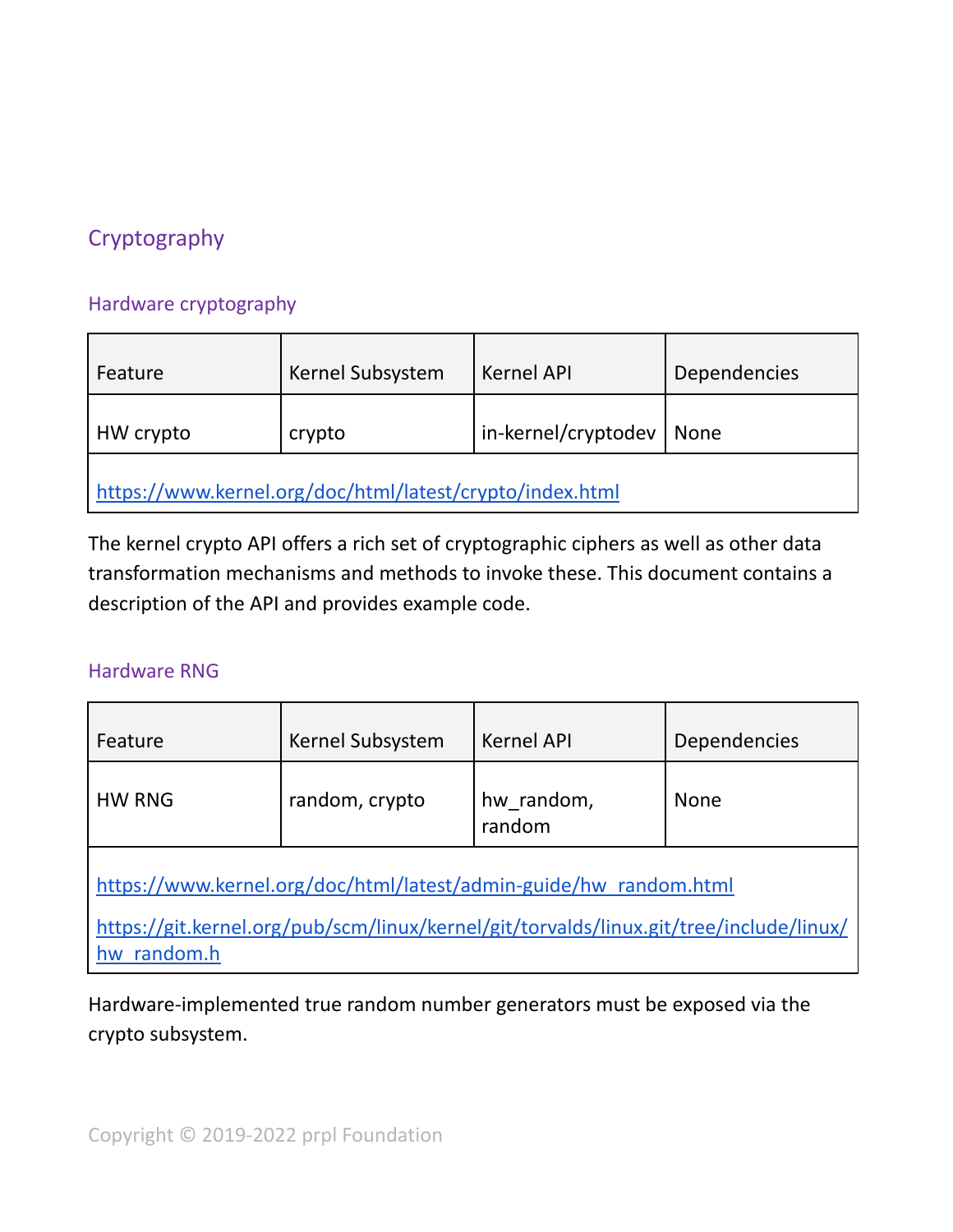# <span id="page-30-0"></span>Storage

#### <span id="page-30-1"></span>MTD

| Feature    | Kernel Subsystem | <b>Kernel API</b> | <b>Dependencies</b> |
|------------|------------------|-------------------|---------------------|
| <b>MTD</b> | <b>MTD</b>       | ioctl             | None                |

The MTD subsystem provides support for NOR and NAND flash devices.

Vendor kernels may not provide their own bad block management layer but should rely on UBI to do the work.

#### <span id="page-30-2"></span>MMC/SD/SDIO

| Feature                                                                             | Kernel Subsystem | <b>Kernel API</b> | Dependencies |
|-------------------------------------------------------------------------------------|------------------|-------------------|--------------|
| eMMC                                                                                | <b>MMC</b>       | mmc/blkdev        | <b>None</b>  |
| https://git.kernel.org/pub/scm/linux/kernel/git/torvalds/linux.git/tree/drivers/mmc |                  |                   |              |

eMMC flash devices handle bad block management internally, and must be exposed as a plain block device, similar to a SATA hard disk.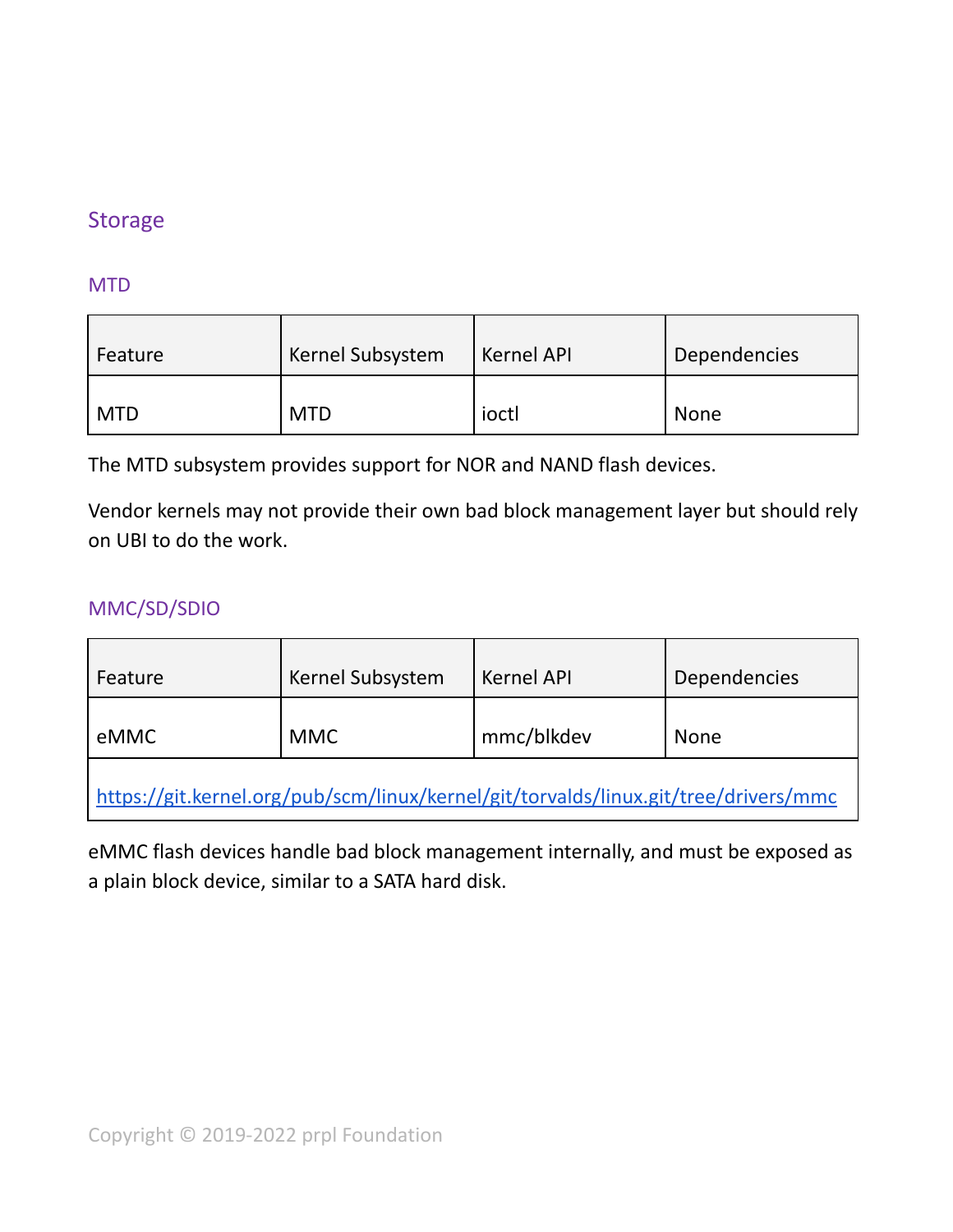# <span id="page-31-0"></span>Linux Containers

# <span id="page-31-1"></span>Container privileged

| Feature                   | Kernel Subsystem | <b>Kernel API</b> | <b>Dependencies</b> |
|---------------------------|------------------|-------------------|---------------------|
| Container -<br>privileged |                  |                   | $V3.8+$             |

# <span id="page-31-2"></span>Container unprivileged

| Feature                     | Kernel Subsystem | <b>Kernel API</b> | Dependencies |
|-----------------------------|------------------|-------------------|--------------|
| Container -<br>unprivileged |                  |                   | $v4.19+$     |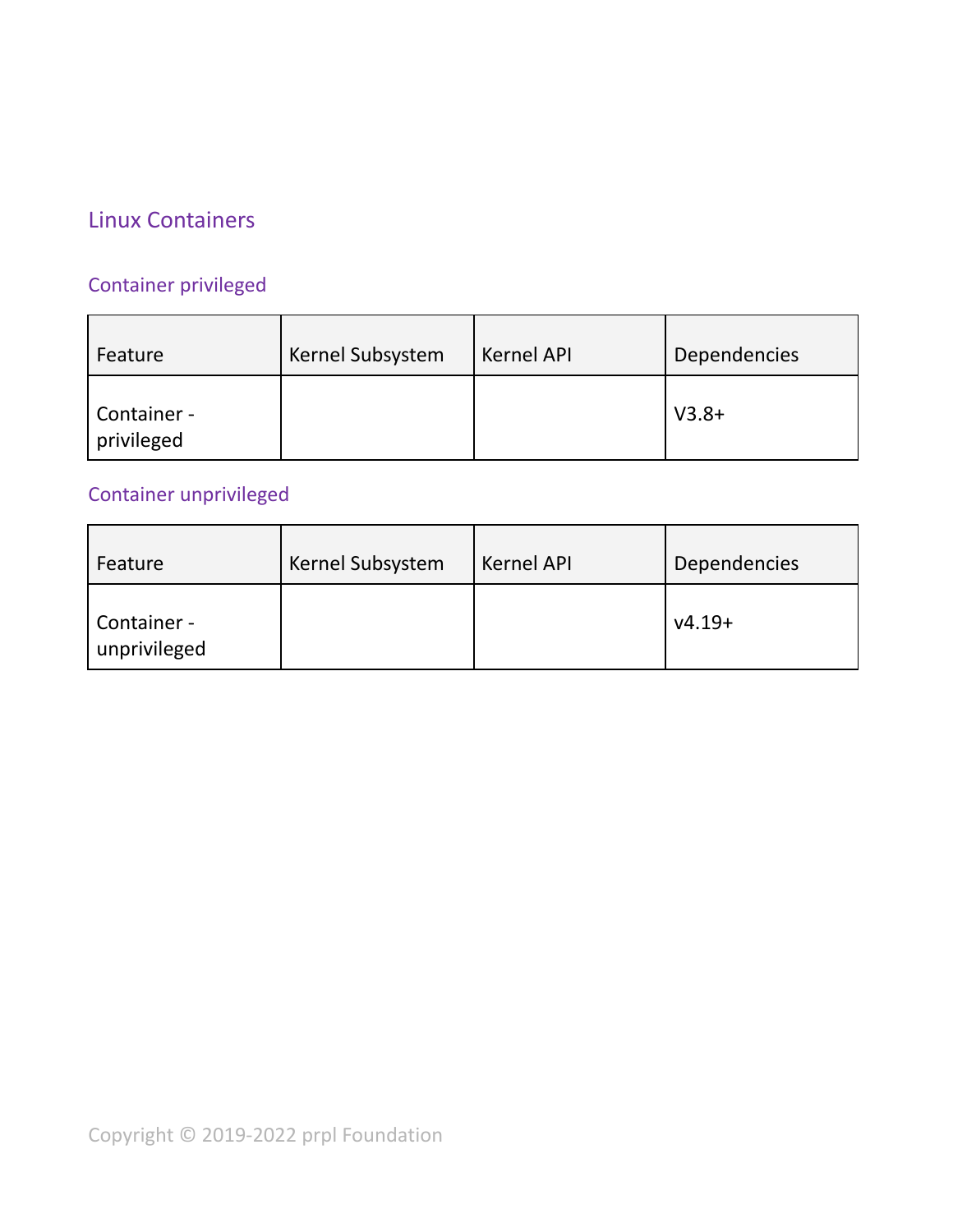## <span id="page-32-0"></span>Features under review

- VLANs must be supported through Linux networking; to be documented
- DSL/G.fast, ATM/PTM
- VoIP endpoint interfaces for codec, SLIC/SLAC, TDM abstraction
- SFP cages
- GPON
- ePON
- Optical transceiver
- Cellular data, over USB, PCI or integrated
- DOCSIS

# <span id="page-32-1"></span>**Contacts**

The following table describes the primary contacts to ask about the low-level API.

| Contact person         | Email address                      |
|------------------------|------------------------------------|
| <b>Wouter Cloetens</b> | wouter.cloetens@prplfoundation.org |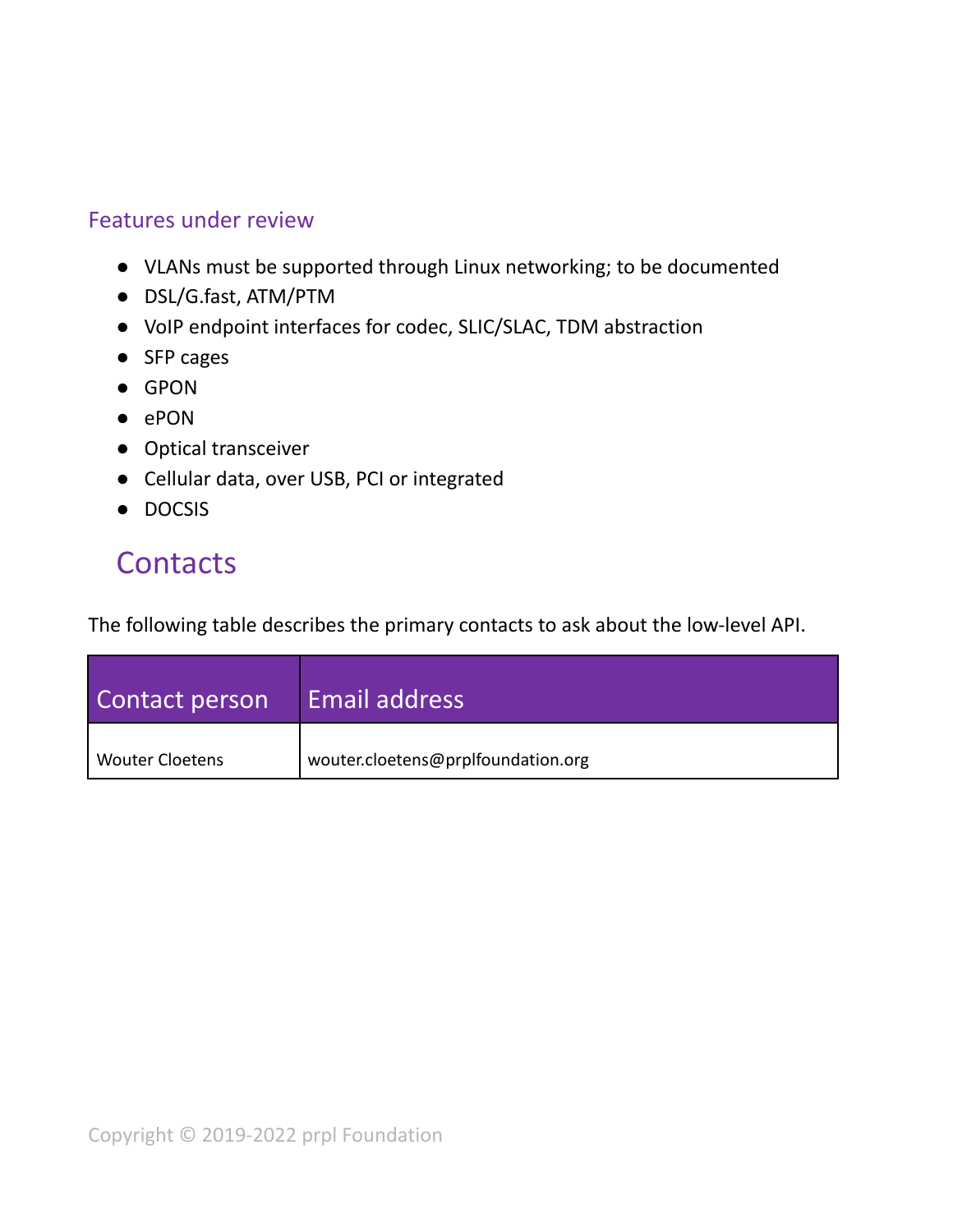# <span id="page-33-0"></span>Appendix 1: WLAN API

# <span id="page-33-1"></span>Recommendations

The WLAN API recommendations are:

- cfg80211 driver for WLAN
- hostapd, wpa supplicant, and iw support with WLAN management frames transmitted via nl80211

## <span id="page-33-2"></span>Scope

The primary focus is the control interface to radio and access point functionality, with STA (client) functionality as a lower priority. The data path is generally not a problem, as all known existing drivers model this as a Linux Ethernet device.

Availability of source code, and the license of, the device driver, microcode, and any firmware on an embedded offloaded processor, are out of scope.

<span id="page-33-3"></span>The operating system scope is limited to Linux.

# Reasoning

A lack of common interfaces for WLAN has a negative effect on all involved parties. Open source OpenWrt (or other open source router platform) developers are locked out from the use of officially supported drivers, which restricts which silicon solutions they can support. Router middleware vendors find themselves designing their own HAL's, and maintaining several implementations. WLAN is noted by middleware vendors as one of the most complex layers to maintain across chipset SDKs and even across versions of the same SDK.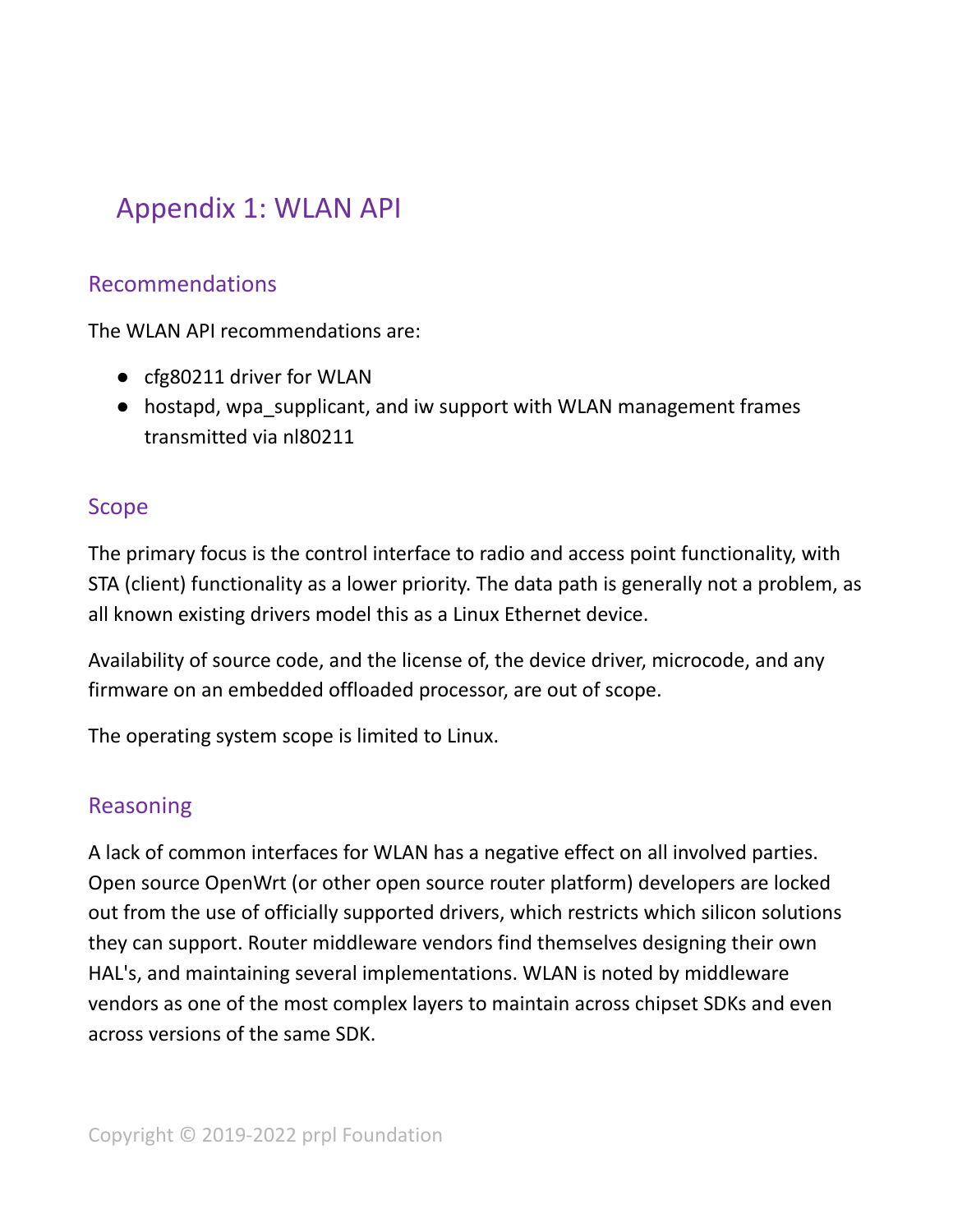While SDK users struggle with the lack of a common WLAN API, silicon vendors also maintain multiple interfaces. Those that support OpenWrt develop and maintain their own interface layer. Those that support RDK-B face the same effort with the RDK-B HAL. Those that support other stacks, e.g. their own proprietary one, maintain yet another.

All parties can benefit from a commonly agreed upon interface. More devices supported by OpenWrt benefits the project's growth. Silicon vendors would only need to support a single interface for all Linux-based devices. Middleware vendors will still need some higher level management software, but the responsibility of the maintenance of the layer between this and the common API will be moved firmly to the middleware vendor. In addition, only one such implementation is needed. For example, a single RDK-B HAL implementation would support all drivers, and therefore, the silicon vendors would not need to maintain a HAL implementation for their chips.

# <span id="page-34-0"></span>Recommended APIs

The prpl Carrier Interest Group evaluated the Linux WLAN space and formally recommends the creation and use of drivers based on cfg80211. Cfg80211 is actively maintained by the Linux kernel community and technically and functionally vastly superior to the older ioctl-based wireless interfaces. Additional background on the reason for the kernel community's move from ioctl interfaces to cfg80211/nl80211 can be found at:

## [https://wireless.wiki.kernel.org/\\_media/en/developers/documentation/control.pdf](https://wireless.wiki.kernel.org/_media/en/developers/documentation/control.pdf).

Members of prpl Foundation are strongly encouraged to work with the Linux Wireless community to add missing features into cfg80211, especially features which could be used across multiple vendor implementations.

The standard WLAN driver delivery should include the cfg80211 management API. In the event that the driver is part of a board support package (BSP) for a SoC, the included Linux kernel should have cfg80211 enabled, as should the WLAN driver. The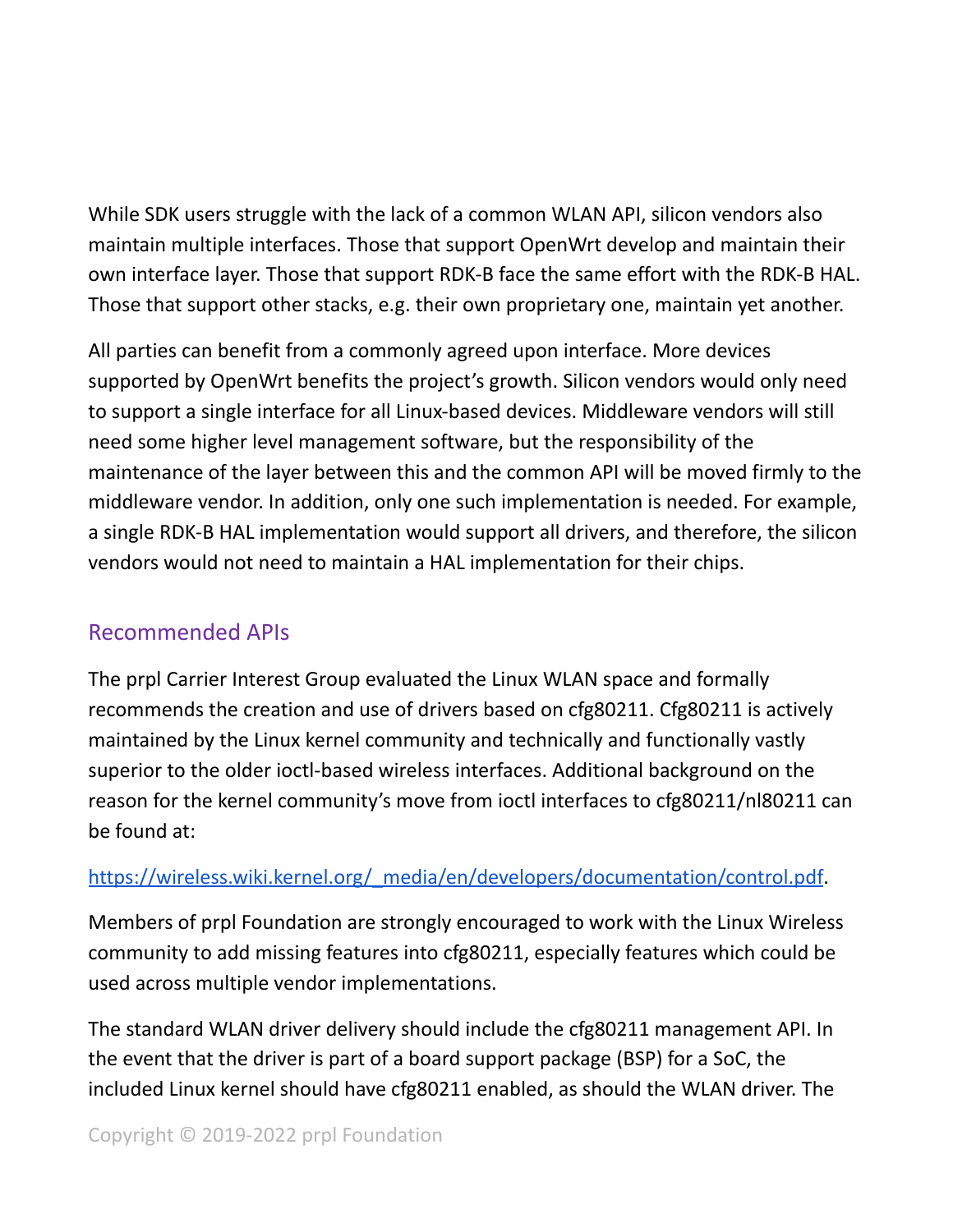use of the cfg80211 by higher level management software, that may be included in the BSP, is recommended.

In addition to cfg80211 drivers, the Carrier Interest Group recommends the use of hostapd, wpa supplicant and iw connected to the driver via nl80211. In particular, WLAN management frames should be transmitted between the driver and hostapd/wpa\_supplicant/iw via nl80211.

Vendor-specific extensions should be limited to hardware or implementation specific functionality that is distinctly not present in cfg80211, and does not lend itself to an extension of cfg80211 either.

Examples are control of embedded firmware, debugging interfaces to the lower layers of the implementation, and special calibration logic. Any interfaces that must be used by an operational control interface should be standardized. The recommended interface for vendor-specific extensions is cfg80211 vendor commands.